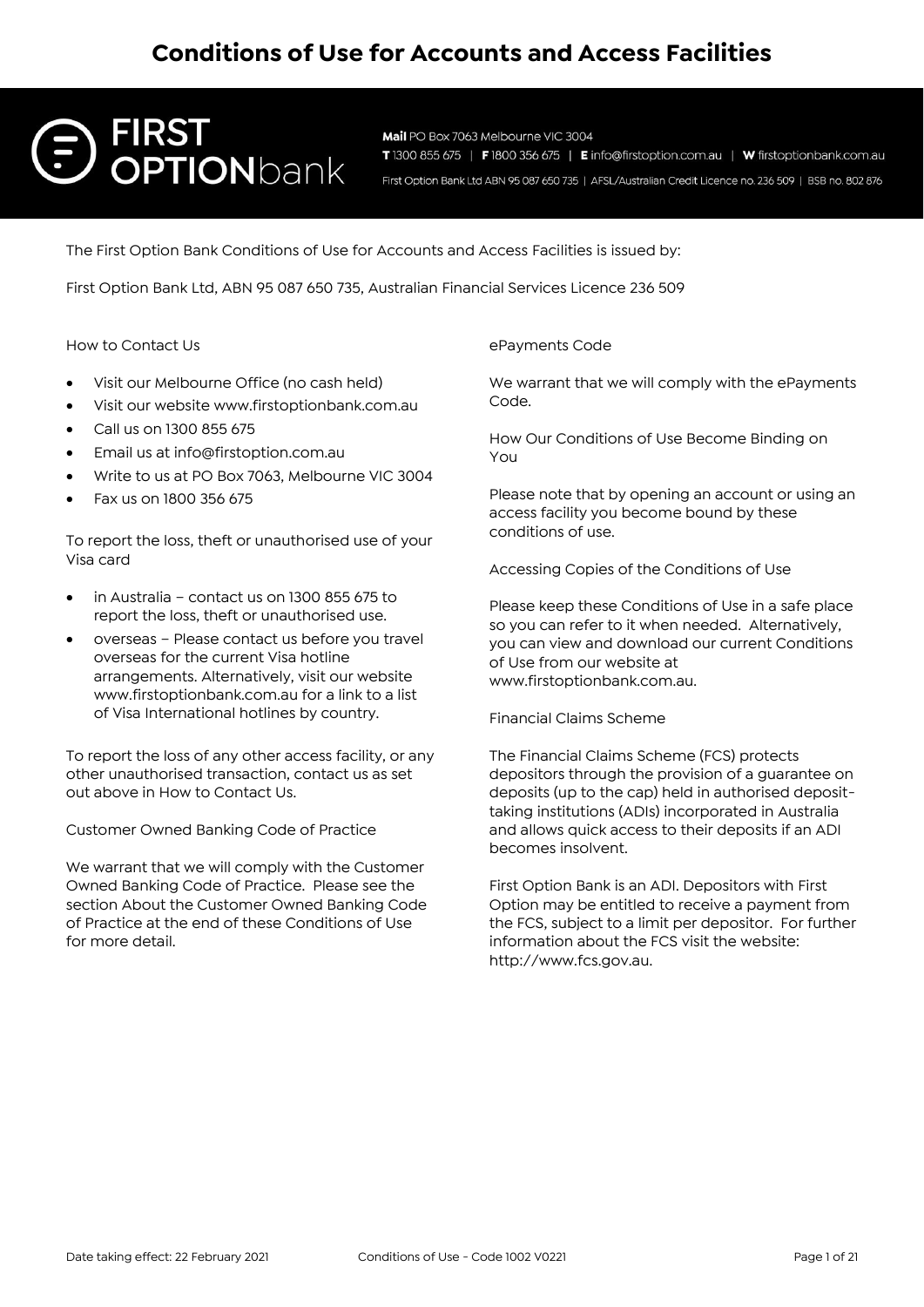### Table of Contents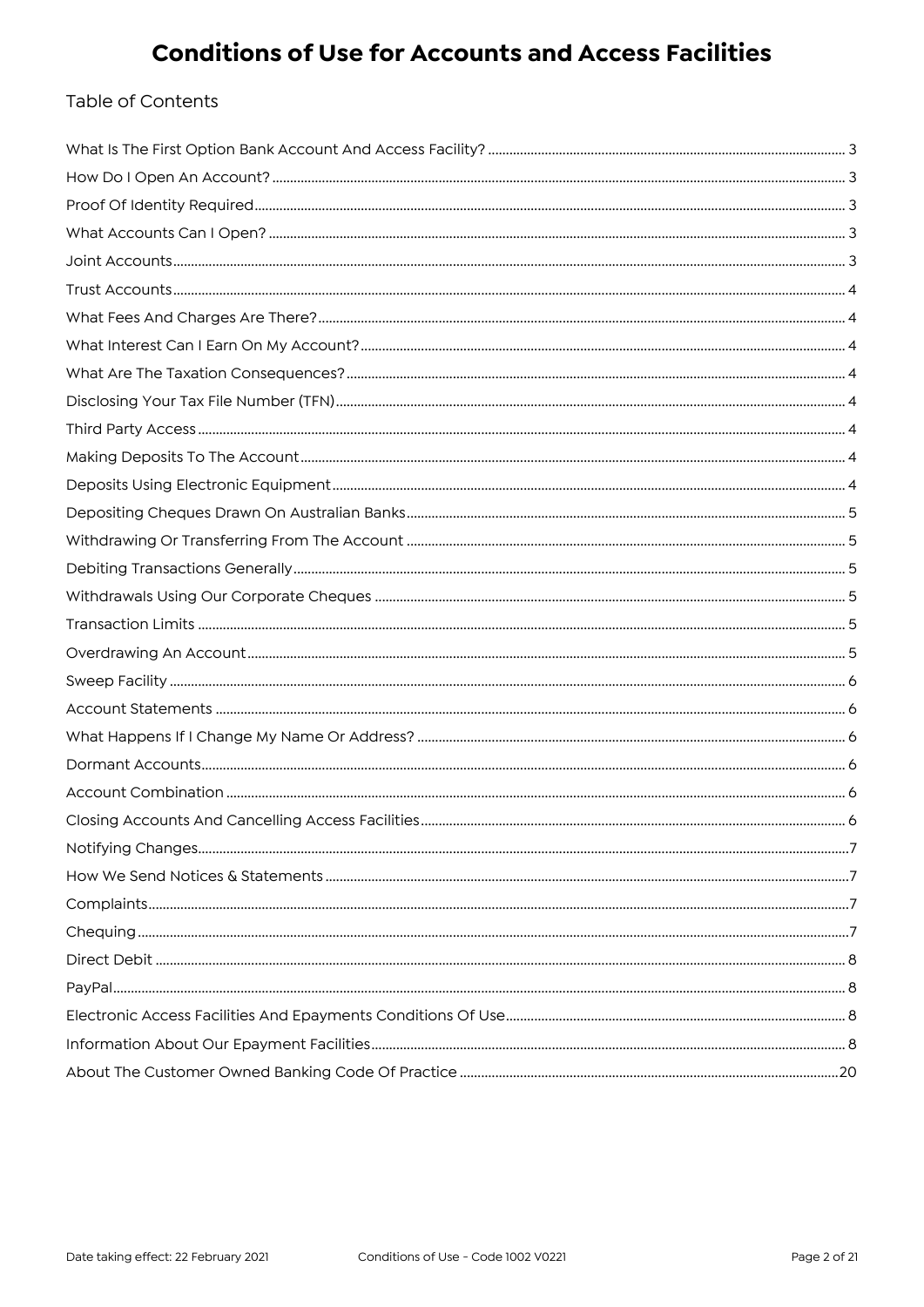#### ACCOUNT OPERATIONS

#### WHAT IS THE FIRST OPTION BANK ACCOUNT AND ACCESS FACILITY?

The First Option Bank Account and Access Facility is a facility that gives you transaction, savings and term deposit accounts as well as these facilities for accessing accounts:

- Visa Card
- Personal Chequing
- BPAY® (registered to BPay Pty Ltd ABN 69 079 137 518)
- Osko Payments
- Internet and mobile app banking
- ATM and eftpos access
- Direct Debit requests.

Please refer to the Summary of Accounts & Availability of Access Facilities for available account types, the conditions applying to each account type and the access methods attaching to each account type.

#### HOW DO I OPEN AN ACCOUNT?

You will need to become a member of First Option Bank before we can issue a First Option Bank account or access facility to you. To become a member, you will need to:

- complete an application form; and
- subscribe for a share in First Option Bank.

#### PROOF OF IDENTITY REQUIRED

The law requires us to verify your identity when you open an account or the identity of any person you appoint as a signatory to your account.

In most cases you can prove your identity by showing us one of the following photo identity documents:

- a State or Territory drivers licence or proof of age card
- an Australian current passport or one that has expired within the last 2 years;
- a photo drivers licence issued by a foreign government;
- a passport issued by a foreign government, the United Nations or a UN agency;
- a national ID card, with photo and signature, issued by a foreign government, the United Nations or a UN agency.

If you do not have photo ID, please contact us to discuss what other forms of identification may be acceptable.

The law does not allow you to open an account using an alias without your also giving us all the other names that you are commonly known by.

If you want to appoint a signatory to your account, the signatory will also have to provide proof of identity, as above.

#### WHAT ACCOUNTS CAN I OPEN?

When we issue you with a First Option Bank account or access facility, you have access to an everyday access account appropriate to your circumstances. You can then activate other accounts as needed. Please first check the Summary of Accounts & Availability of Access Facilities for the different account types available, any special conditions for opening, and the features and benefits of each account type.

#### JOINT ACCOUNTS

A joint account is an account held by two or more persons. The important legal consequences of holding a joint account are:

- the right of survivorship when one joint account holder dies, the surviving joint account holders automatically take the deceased joint account holder's interest in the account (for business accounts different rules may apply see Note below)
- joint and several liability if the account is overdrawn, each joint account holder is individually liable for the full amount owing.

You can operate a joint account on an 'all to sign' or 'either/or to sign' basis:

- 'all to sign' means all joint account holders must sign withdrawal forms, cheques, etc.
- 'either/or to sign' means any one joint account holder can sign withdrawal slips, cheques, etc.

All joint account holders must consent to the joint account being operated on an 'either/or to sign' basis. However, any one joint account holder can cancel this arrangement, making it 'all to sign'.

Note: The right of survivorship does not automatically apply to joint business accounts, such as partnerships. A partner's interest in a business joint account would normally pass to beneficiaries nominated in the partner's will or next-of-kin if there is no will.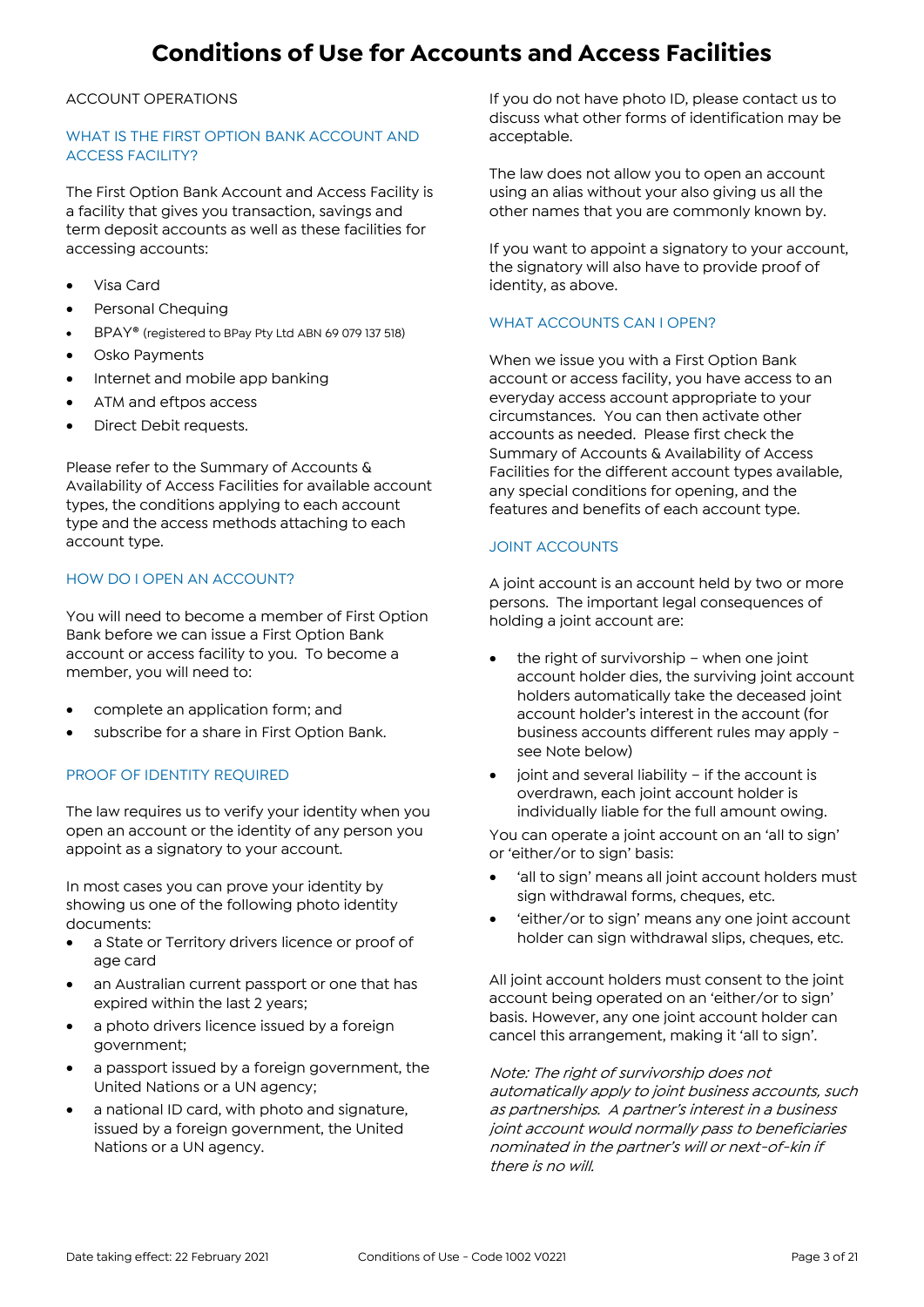If you are operating a business partnership joint account, you should obtain your own legal advice to ensure your wishes are carried out.

#### TRUST ACCOUNTS

You can open an account as a trust account.

However:

- we are not taken to be aware of the terms of the trust;
- we do not have to verify that any transactions you carry out on the account are authorised by the trust.

You agree to indemnify us against any claim made upon us in relation to, or arising out of that trust.

#### WHAT FEES AND CHARGES ARE THERE?

Please refer to the Fees & Charges schedules for current fees and charges. We may vary fees or charges from time to time.

We will debit your primary operating account for any applicable government taxes and charges.

#### WHAT INTEREST CAN I EARN ON MY ACCOUNT?

Our Interest Rates schedules provide information about our current deposit and savings interest rates.

Our website also has information about our current deposit and savings interest rates. We may vary deposit or savings interest rates from time to time on all deposit accounts except for existing fixed term deposits.

Our Summary of Accounts & Availability of Access Facilities discloses how we calculate and credit interest to your account.

#### WHAT ARE THE TAXATION CONSEQUENCES?

Interest earned on an account is income and may be subject to income tax.

#### DISCLOSING YOUR TAX FILE NUMBER (TFN)

When you apply for the First Option Bank account or access facility we will ask you whether you want to disclose your Tax File Number or exemption. If you disclose it, we will note your TFN against any account you activate.

You do not have to disclose your TFN to us. If you do not, we will deduct withholding tax from interest paid on the account at the highest marginal rate.

For a joint account, each holder must quote their TFN and/or exemptions, otherwise withholding tax applies to all interest earned on the joint account.

Businesses need only quote their ABN instead of a TFN.

#### THIRD PARTY ACCESS

You can authorise us at any time to allow another person to operate on your accounts. However, we will need to verify this person's identity before they can access your account.

You can specify which of your accounts you give the authorised person authority to operate on. You are responsible for all transactions your authorised person carries out on your account. You should ensure that the person you authorise to operate on your account is a person you trust fully.

You may revoke the authorised person's authority at any time by giving us written notice.

#### MAKING DEPOSITS TO THE ACCOUNT

You can make deposits to the account:

- by direct credit (e.g. from your employer for wages or salary) – please note that we can reverse a direct credit if we do not receive full value for the direct credit
- by transfer from another account with us
- by transfer from another financial institution
- by cash or cheque at a National Australia Bank branch using a specially encoded deposit book
- by cash or cheque via Bank@Post

unless otherwise indicated in the Summary of Accounts & Availability of Access Facilities document.

#### DEPOSITS USING ELECTRONIC EQUIPMENT

We are responsible for a deposit into a facility received by our electronic equipment or a device, from the time you complete the deposit, subject to verification of the amount or amounts deposited.

If there is a discrepancy between the amount recorded as being deposited by the electronic equipment and the amount recorded by us as being received, we will contact you as soon as practicable about the difference.

Note that electronic deposits may not be processed on the same day.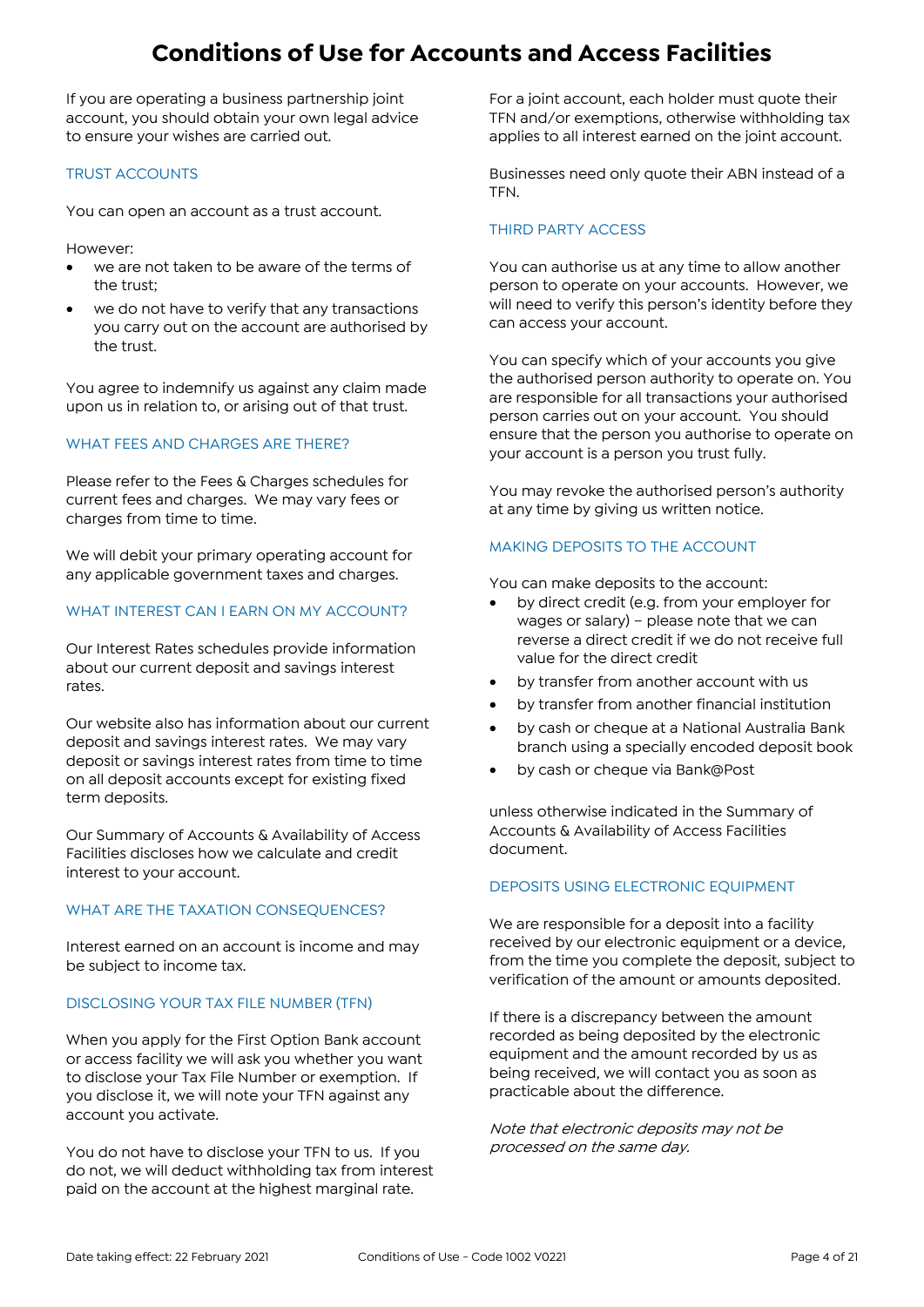#### DEPOSITING CHEQUES DRAWN ON AUSTRALIAN **BANKS**

Cheques can only be deposited via NAB or Bank@Post. You can only access the proceeds of a cheque when it has cleared. This usually takes 4 business days if deposited via NAB or if the cheque deposit is via Bank@Post, 5 business days.

#### WITHDRAWING OR TRANSFERRING FROM THE ACCOUNT

You can make withdrawals from the account by:

- direct debit
- cheque, if your account is linked to a cheque book
- internet banking or mobile banking app
- BPAY® to make a payment to a biller
- Osko<sup>®</sup> to make a payment to a biller
- at ATMs, if your account is linked to an access card
- via eftpos terminals, if your account is linked to an access card (note that merchants may impose restrictions on withdrawing cash)
- via Bank@Post

unless otherwise indicated in the Summary of Accounts & Availability of Access Facilities.

We will require acceptable proof of your identity before processing withdrawals in person or acceptable proof of your authorisation for other types of withdrawal transactions.

#### DEBITING TRANSACTIONS GENERALLY

We will debit transactions received on any one day in the order we determine at our absolute discretion. Transactions will not necessarily be processed to your account on the same day.

We have the right to decline to accept your authorisation for any transaction if we are uncertain for any reason of the authenticity or validity of the authorisation or your legal capacity to give the authorisation. We will not be liable to you or any other person for any loss or damage which you or such other person may suffer as a result of our action.

If you close your account before a transaction debit is processed, you will remain liable for any dishonour fees incurred in respect of that transaction.

#### WITHDRAWALS USING OUR CORPORATE CHEQUES

This is a cheque First Option Bank draws payable to the person you nominate. These are not typically available for use except under exceptional circumstances or where disbursement of a loan requires a cheque to be issued.

If a corporate cheque is lost or stolen, you can ask us to stop payment on it. You may be charged a fee for this: see the Fees & Charges Schedule. You will need to authorise First Option in writing, giving us evidence of the loss or theft of the cheque. You will also have to give us an indemnity – the indemnity protects us if someone else claims that you wrongfully authorised us to stop the cheque.

We cannot stop payment on our corporate cheque if you used the cheque to buy goods or services and you are not happy with them. You must seek compensation or a refund directly from the provider of the goods or services. You should contact a Government Consumer Agency if you need help.

#### TRANSACTION LIMITS

We limit the amount of daily withdrawals or payments you may make using electronic methods, either generally or in relation to a particular facility. These transaction limits are set out in the Summary of Accounts & Availability of Access Facilities.

Please note that merchants, billers or other financial institutions may impose additional restrictions on the amount of funds that you can withdraw, pay or transfer.

We may also require you to apply for new transaction limits if you change any pass code. We will require you to provide proof of identity that satisfies us. We may reduce transaction limits to zero for security reasons.

#### OVERDRAWING AN ACCOUNT

You must keep sufficient cleared funds in your account to cover your cheque, direct debit and electronic transactions. If you do not, we can dishonour the transaction and charge dishonour fees: see the Fees & Charges Schedules.

Alternatively, we can honour the transaction and overdraw your account. We will charge you:

- interest at our current overdraft rate, calculated on the daily closing balance, or
- a fee for each day (or part of a day) your account is overdrawn: see the Fees & Charges Schedules.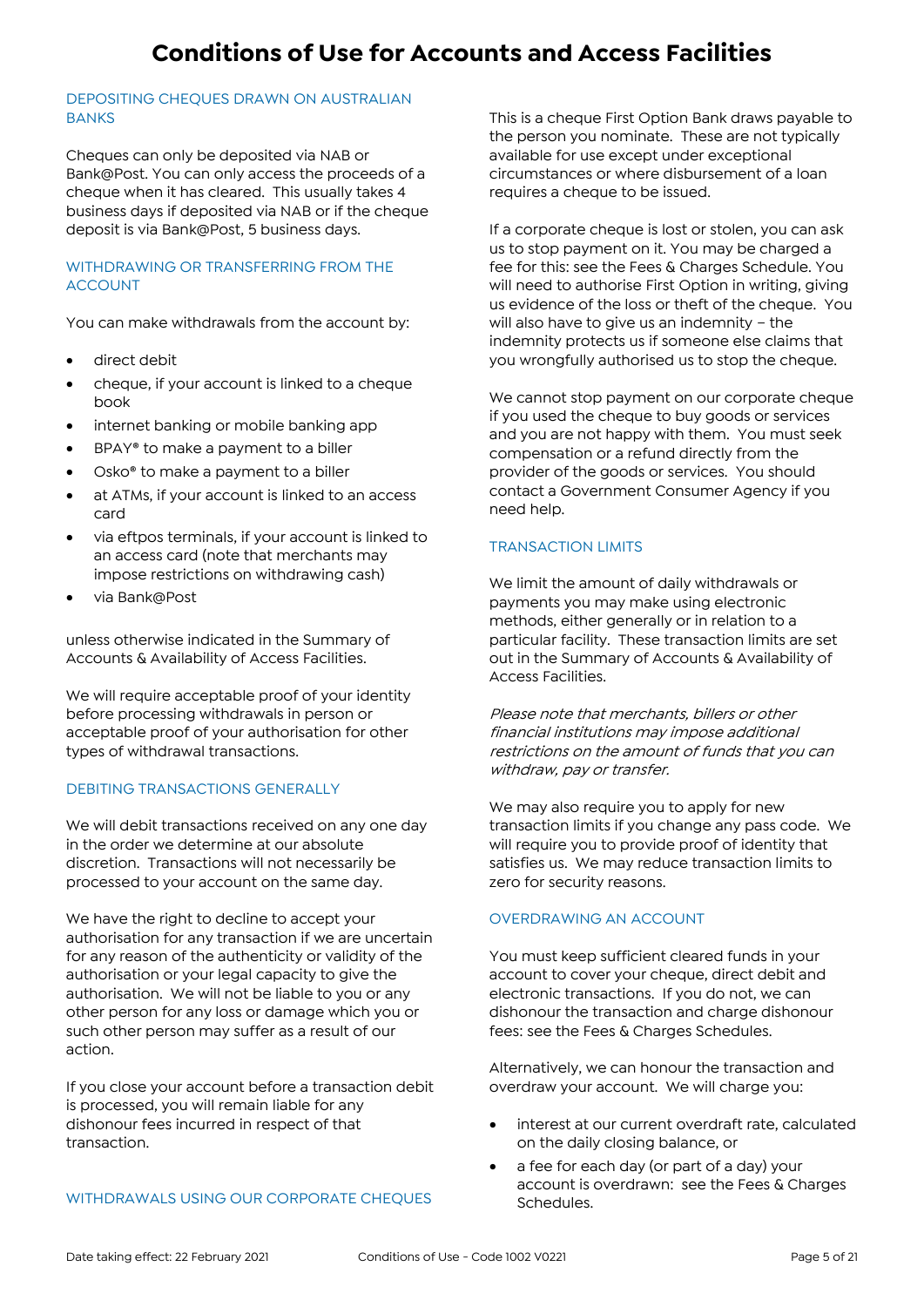'Cleared funds' means the proceeds of cheque deposits to your account, once the cheque is cleared, cash deposits and direct credits.

#### SWEEP FACILITY

You may nominate an account (the first account) which is to have either a nominated minimum balance or to be maintained in credit. You may then nominate a second account, which authorises us to transfer, automatically, sufficient funds to keep the first account at its nominated balance or in credit. However, we are not obliged to transfer funds if there are insufficient funds in the second account to draw on.

#### ACCOUNT STATEMENTS

We will send you account statements at least every 6 months. You can ask us for an account statement at any time. We may charge a fee for providing regular statements and/or copies of past statements: see the Fees & Charges Schedules.

We can also provide your statements electronically. Please ask us about this facility.

We recommend that you check your account statement as soon as you receive it. Immediately notify us of any unauthorised transactions or errors. Please refer to the "How to Contact Us" section for our contact details.

#### WHAT HAPPENS IF I CHANGE MY NAME OR ADDRESS?

We recommend that if you change your name or address, you let us know immediately.

#### DORMANT ACCOUNTS

If no transactions are carried out on your account for at least 12 months (other than transactions initiated by First Option, such as crediting interest or debiting fees and charges) we may write to you asking if you want to keep the account open. If you do not reply, we will treat your account as dormant.

Once your account becomes dormant, we may:

- charge a dormancy fee;
- stop paying interest or reduce the amount of interest.

If your account remains dormant for 7 years we have a legal obligation to remit balances exceeding \$500 to the Australian Securities and Investment Commission as unclaimed money.

#### ACCOUNT COMBINATION

If you have more than one account with us, we may apply a deposit balance in any account to any other deposit account in the same name which is overdrawn.

When you cease to be a member, we may combine all your accounts (whether deposit or loan accounts) you have with us provided the accounts are all in the same name.

We will not combine accounts if to do so would breach the Code of Operation for Centrelink Direct Credit Payments and any successor Code (both when enforcing indebtedness owed to us and, to the extent the law permits, when facilitating enforcement by a third party judgement creditor).

We will give you written notice promptly after exercising any right to combine your accounts.

#### CLOSING ACCOUNTS AND CANCELLING ACCESS **FACILITIES**

You can close a First Option Bank account or access facility at any time. However, you will have to surrender your cheque book and any access card at the time. We may defer closure and withhold sufficient funds to cover payment of outstanding cheques, electronic transactions and fees, if applicable.

You can cancel any access facility on request at any time. We can:

- close your First Option Bank Account and Access Facility at our absolute discretion by giving you at least 14 days' notice and paying you the balance of your account; or
- cancel any access facility for security reasons or if you breach these Conditions of Use.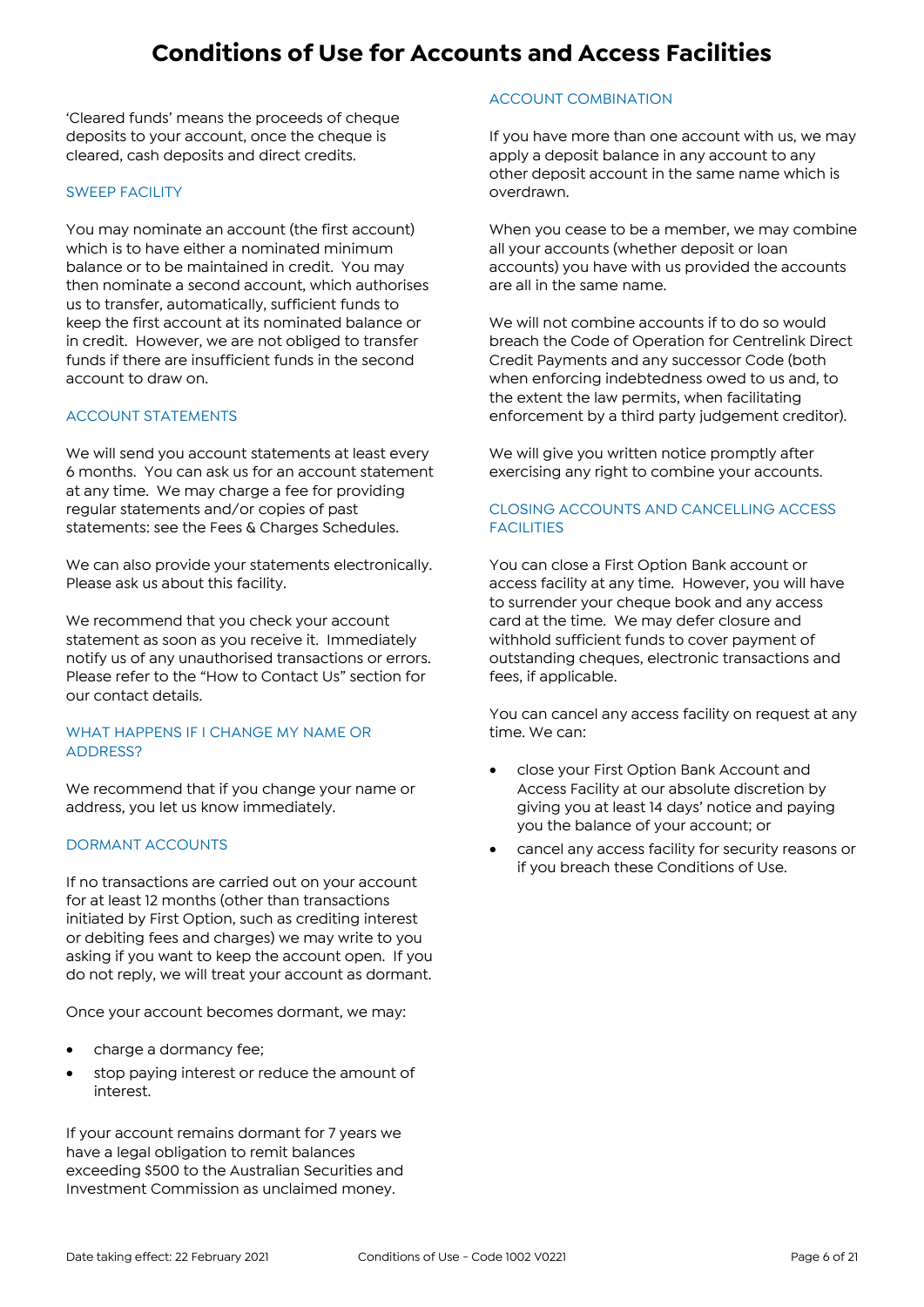#### NOTIFYING CHANGES

We may change fees, charges, interest rates and other conditions at any time. The following table sets out how we will notify you of any change.

| Type of change                                                                | <b>Notice</b>                           |
|-------------------------------------------------------------------------------|-----------------------------------------|
| Increasing any fee or charge                                                  | 20 days                                 |
| Adding a new fee or charge                                                    | 20 days                                 |
| Reducing the number of fee-<br>free transactions permitted on<br>your account | 20 days                                 |
| Changing the minimum<br>balance to which an account<br>keeping fee applies    | 20 days                                 |
| Changing the method by<br>which interest is calculated                        | 20 days                                 |
| Changing the circumstances<br>when interest is credited to<br>your account    | 20 days                                 |
| Increasing your liability for<br>losses relating to ePayments                 | 20 days                                 |
| Imposing, removing or<br>changing any periodic<br>transaction limit           | 20 days                                 |
| Changing any other term or<br>condition                                       | when we next<br>communicate with<br>you |

We may use various methods, and combinations of methods, to notify you of these changes, such as:

- notification on our website
- notification by letter or email
- notification on or with your next statement of account
- notification on or with the next newsletter
- advertisements in the local or national media.
- $\bullet$

However, we will always select a method or methods appropriate to the nature and extent of the change, as well as the cost effectiveness of the method of notification.

#### HOW WE SEND NOTICES & STATEMENTS

We may send you notices and statements:

- by post, to the address recorded in our records or to a mailing address you nominate
- by fax
- by email
- by advertisement in the media, for some notices only
- by SMS
- within the mobile app
- within the desktop Internet Banking site

If you agree, we may, instead of sending you a notice or statement, post notices or statements to our website for you to retrieve. We will tell you when information is available for you to retrieve, either at the time or on setting up a facility that will have regular postings to the website.

You can change your email address, or revert to receiving paper notices or statements, at any time.

#### **COMPLAINTS**

We have a dispute resolution system to deal with any complaints you may have in relation to a First Option Bank account or access facility or transactions on the account. Our dispute resolution policy requires us to deal with any complaint efficiently, speedily and sympathetically. If you are not satisfied with the way in which we resolve your complaint, or if we do not respond speedily, you may refer the complaint to our external dispute resolution centre.

If you want to make a complaint, contact our staff and tell them that you want to make a complaint. Our staff have a duty to deal with your complaint under our dispute resolution policy. Our staff must also advise you about our complaint handling process and the timetable for handling your complaint. We also have an easy to read guide to our dispute resolution system available to you on request.

#### **CHEQUING**

Chequing allows you to make payments by cheque. On request, we will issue you with a cheque book and authorise you to draw cheques as we chose. We will debit your account for the value of cheques you draw.

If you have insufficient funds in your nominated account, we may instruct the Bank to dishonour your cheque. However, we have the discretion to allow the cheque to be paid and to overdraw your account for this purpose. If you overdraw your account, we will charge you interest and fees. Please refer to the section Overdrawing An Account.

We may not give you access to chequing if your banking history with First Option is not satisfactory or if you are under 18 years of age.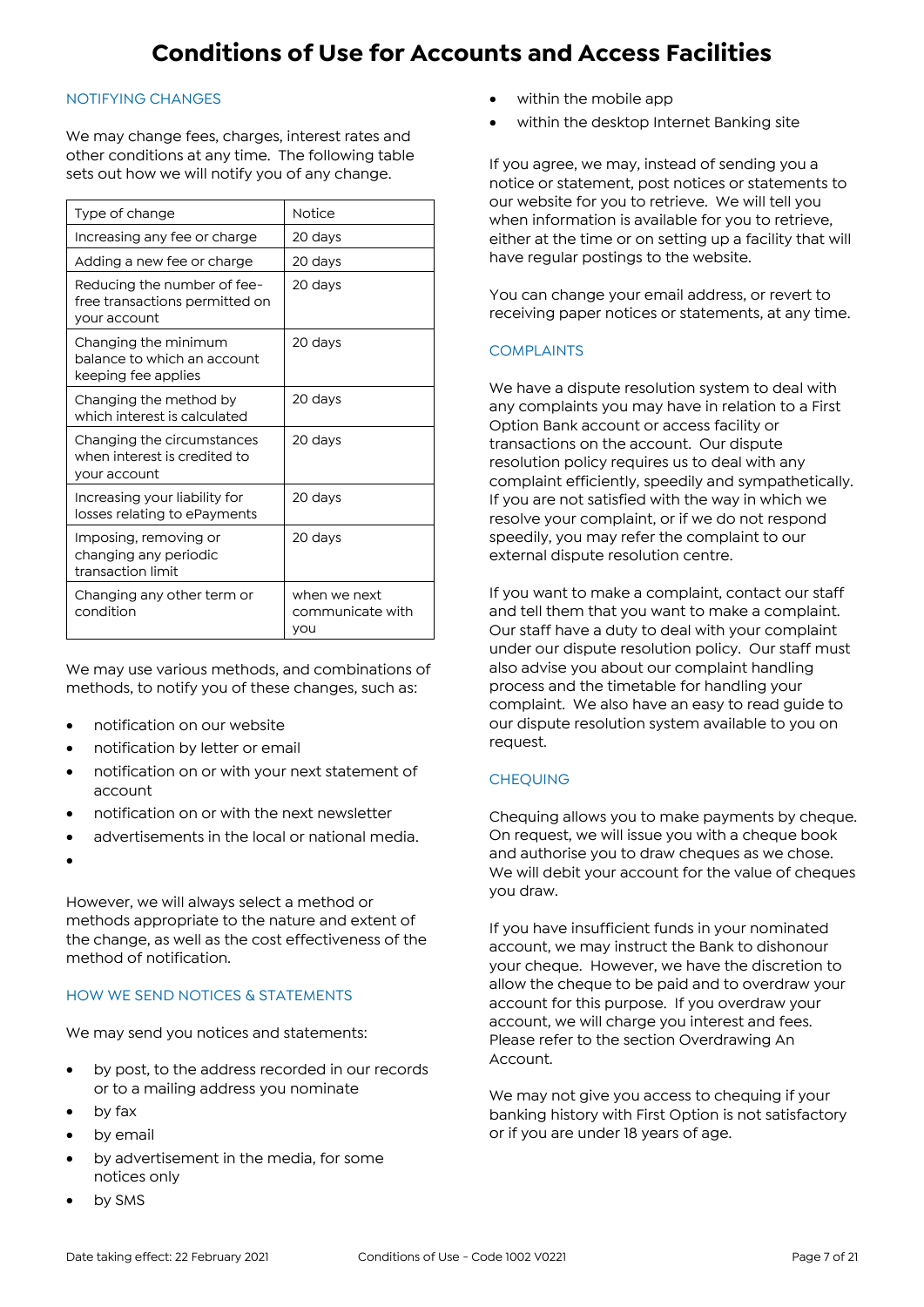#### DIRECT DEBIT

You can authorise a participating biller to debit amounts from your account, as and when you owe those amounts to the biller. The biller will provide you with a Direct Debit Request (DDR) Service Agreement for you to complete and sign to provide them with this authority.

To cancel the DDR Service Agreement, you can contact either the biller or us. If you contact us, we will promptly stop the facility. We suggest that you also contact the biller.

If you believe a direct debit initiated by a biller is wrong, you should contact the biller to resolve the issue. Alternatively, you may contact us. If you give us the information we require we will forward your claim to the biller. However, we are not liable to compensate you for your biller's error.

If you set up the payment on your Visa debit card, please contact us directly about unauthorised or irregular debits.

We can cancel your direct debit facility, at our absolute discretion, if 3 consecutive direct debit instructions are dishonoured. If we do this, billers will not be able to initiate a direct debit from your account under their DDR Service Agreement. Under the terms of their DDR Service Agreement, the biller may charge you a fee for each dishonour of their direct debit request.

#### PAYPAL

When you use PayPal you are authorising PayPal to debit amounts from your account as a biller under Direct Debit. Please note that:

- you are responsible for all PayPal debits to your account
- if you dispute a PayPal debit, you can contact PayPal directly or ask us to do so
- we are not responsible for compensating you for any disputed PayPal debit, or for reversing any disputed PayPal debit to your account
- if you want to cancel your direct debit arrangement with PayPal, you can contact PayPal directly or ask us to do so
- when you ask us to pass on a disputed transaction to PayPal, or your request to cancel your direct debit arrangement with PayPal, we will do so as soon as practicable but we are not responsible if PayPal fails to respond as soon as possible or at all.

Other third party payment services may operate in a similar way to PayPal.

### ELECTRONIC ACCESS FACILITIES AND EPAYMENTS CONDITIONS OF USE

#### Section 1. INFORMATION ABOUT OUR EPAYMENT FACILITIES

You should follow the guidelines in the section below to protect against unauthorised use of your access card and pass code. These guidelines provide examples of security measures only and will not determine your liability for any losses resulting from unauthorised ePayments. Liability for such transactions will be determined in accordance with the ePayments Conditions of Use and the ePayments Code.

Important Information You Need to Know Before Using a Device to Make Electronic Payments

- Sign your access card as soon as you receive it.
- Familiarise yourself with your obligations to keep your access card and pass codes secure.
- Familiarise yourself with the steps you have to take to report loss or theft of your access card or to report unauthorised use of your access card, BPAY® or mobile or internet banking.
- Immediately report lost, theft or unauthorised use.
- If you change a pass code, do not select a pass code which represents your birth date or a recognisable part of your name.
- Never write your PIN on your access card.
- Never write your PIN on anything which is kept with or near your access card.
- Never lend your access card to anybody.
- Never tell or show your pass codes or PIN to another person.
- Use care to prevent anyone seeing your pass code or PIN being entered on a device.
- Keep a record of the VISA card number and the VISA Card Hotline number for your area with your usual list of emergency phone numbers.
- Check your statements regularly for any unauthorised use.
- Immediately notify us when you change your address or other contact details.
- Change your Internet Banking (IB) Member Login to a combination of letters and numbers.
- ALWAYS access the mobile banking (including Easy App) or internet banking service only using the OFFICIAL URL addresses or Apps.
- **If accessing internet or mobile banking** (including Easy App) on someone else's PC, laptop, tablet or mobile phone, ALWAYS DELETE your browsing history.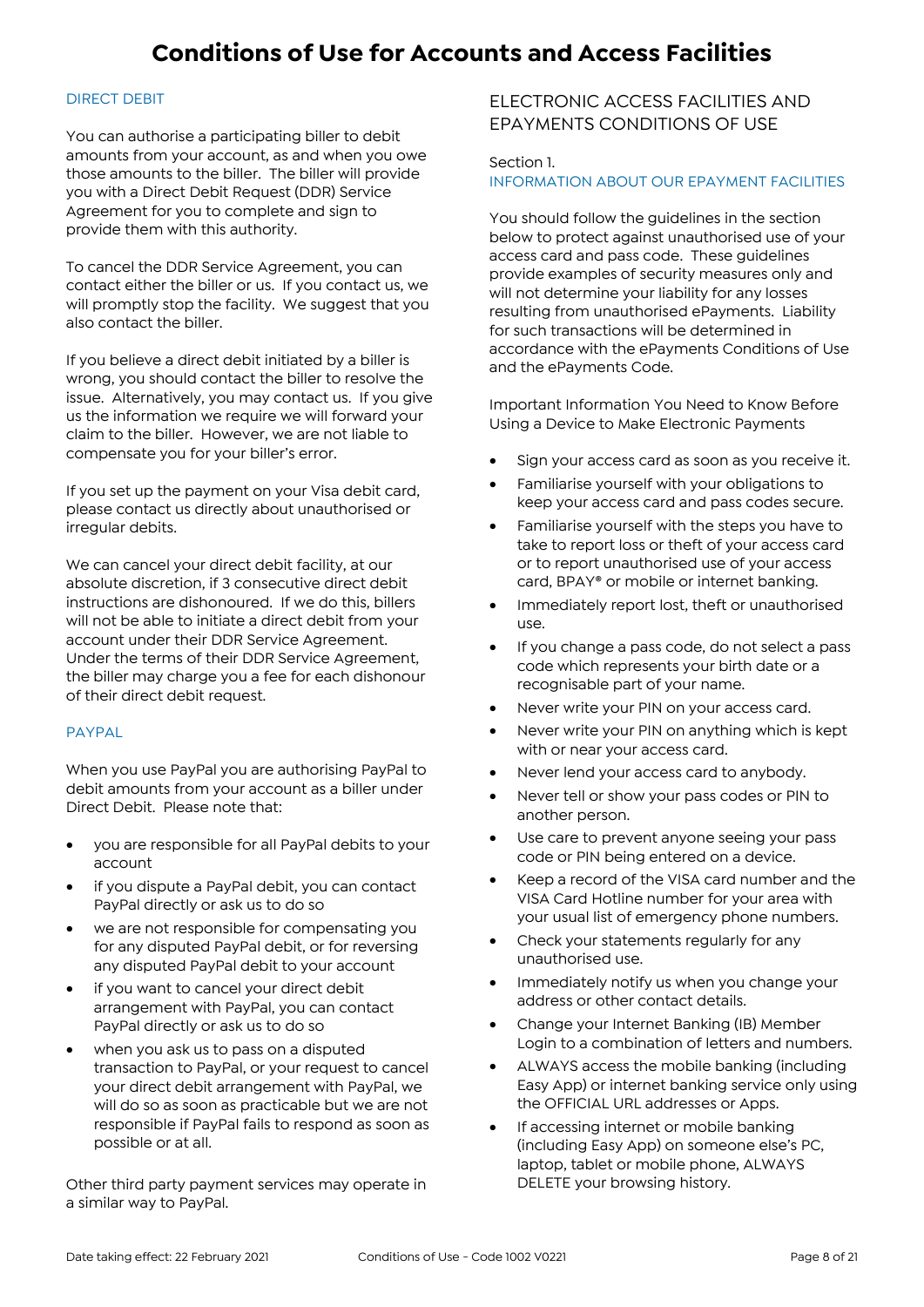- NEVER access your internet or mobile banking on a public device (e.g.: internet cafe).
- ALWAYS REJECT any request to provide or to confirm details of your pass codes or PIN. We will NEVER ask you to provide us with these details.
- Set up Account Alerts with internet banking that notify you when a transaction occurs.
- Enable fingerprint or Face ID authentication within Easy App – If available on your device

If you fail to ensure the security of your access card, access facility, PINs and pass codes you may increase your liability for unauthorised transactions.

These ePayment Conditions of Use govern all electronic transactions made using any one of our access cards or facilities, listed below:

- 
- $-Visa$  Card  $-$  BPAY®
- Osko Payments Internet Banking
- Mobile Banking App Banking

You can use any of these electronic access facilities to access an account, as listed in the Summary of Accounts & Availability of Access Facilities.

#### Visa Card

Visa Card allows you to make payments at any retailer displaying the Visa Card logo, anywhere in the world. You can also withdraw cash from your account, anywhere in the world, using an ATM displaying the Visa Card logo. We will provide you with a PIN to use with your Visa Card. Visa Card also allows you:

- check your account balances;
- withdraw cash from your account;
- transfer money between accounts

We may choose not to give you a Visa Card if your banking history with First Option is not satisfactory. If you are under 18 years of age we retain absolute discretion as to whether to issue you with a Visa Card.

Important Information about Chargebacks for VISA Card

If you believe a Visa Card transaction was:

- unauthorised;
- for goods or services and the merchant did not deliver them; or
- for goods and services which did not match the description provided by the merchant,

then you can ask us to 'chargeback' the transaction, by reversing the payment to the merchant's financial institution. You can do so by telling us within 30 days after the date of the statement that shows the transaction and providing us with any information we may require.

You are not able to reverse a transaction authenticated using Verified by Visa unless we are liable as provided in the ePayments Conditions of Use.

You should inform us as soon as possible if you become aware of circumstances which might entitle you to a chargeback and let us have the cardholder's copy of the Visa transaction receipt in question.

#### Digital Wallet

You may load your Visa Card on to your mobile phone in a digital wallet app. Use of the Visa Card details, via the digital wallet, is governed by these Conditions of Use.

The Digital Wallet Provider is responsible for the functioning of the Digital Wallet, not us.

When you load the Card into Digital Wallet, there is a sharing of your personal information between us and the Digital Wallet Provider and between you and the Digital Wallet Provider.

Important Information You Need To Know When Using Your Digital Wallet on a Mobile Phone

- (a) You must protect and keep confidential your User ID, phone lock, passcode, passwords, and all other information required for you to make purchases with your Card using the Digital Wallet.
- (b) Always protect your passcode by using a unique number or pattern that is not obvious or easily guessed. Take precautions when using your Digital Wallet. Try to memorise your passcode or carefully disguise it. Never keep a record of your passcode with your device, on your device or computer, or tell anyone your passcode.
- (c) Biometric identification features such as fingerprint technology are more secure and should be used where available.
- (d) Our Conditions of Use require you to report these events to us immediately:
- if your Device has been lost or stolen
- you believe your security credentials have been compromised
- if you believe there are errors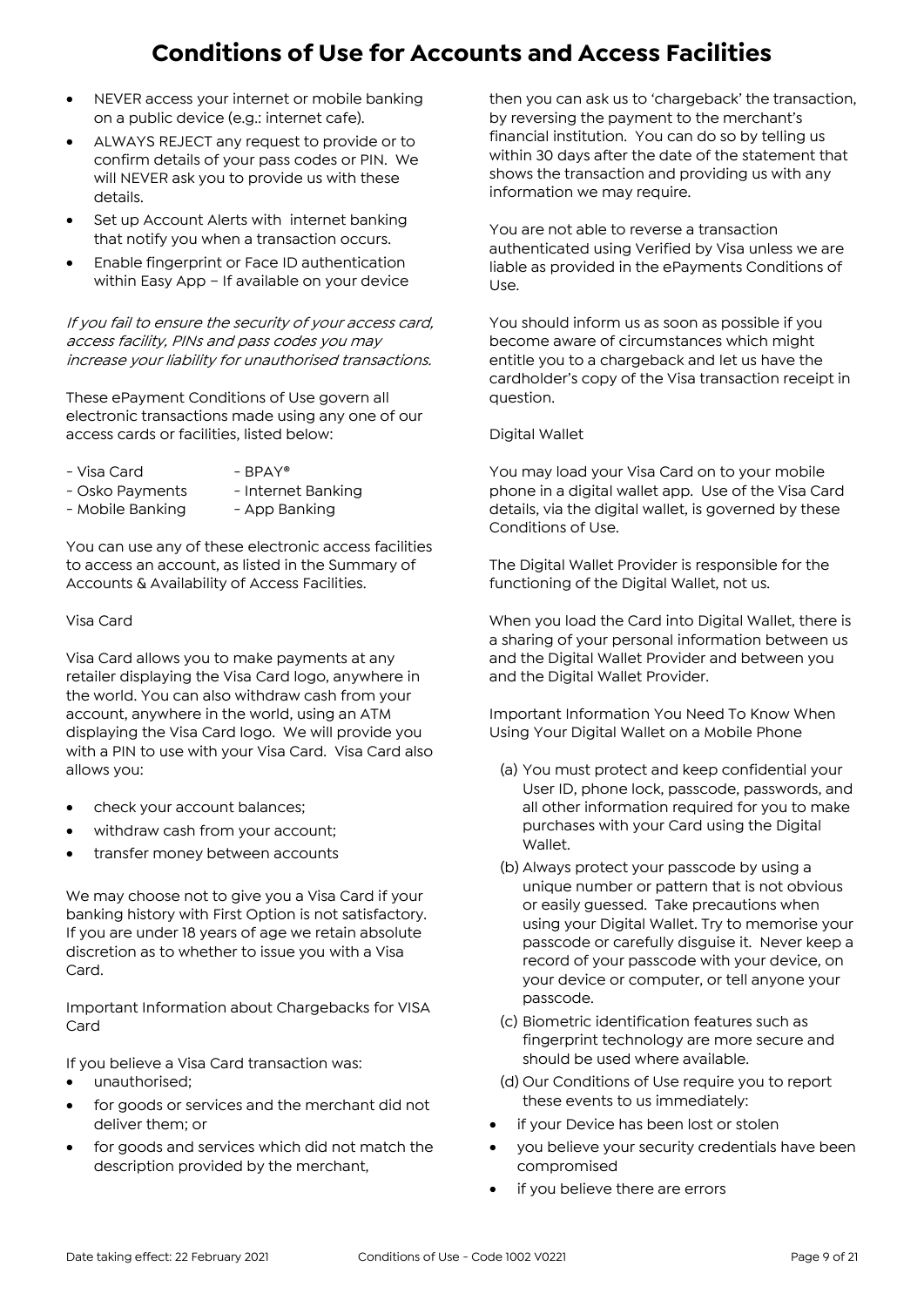- if you suspect fraud associated with your Digital Wallet
- (e) You may become liable for any unauthorised transactions if you unreasonably delay notifying us.

#### Section 2. DEFINITIONS

- (a) access card means an ATM card, debit card or credit card and includes our Visa Card
- (b) ATM means automatic teller machine
- (c) business day means a day that is not a Saturday, a Sunday or a public holiday or bank holiday in the place concerned
- (d) device means a device we give to a user that is used to perform a transaction. Examples include:
- (i) ATM card
- (ii) debit card or credit card
- (iii) token (including tokens generated via a digital app) issued by a subscriber that generates a pass code
- (e) eftpos means electronic funds transfer at the point of sale – a network for facilitating transactions at point of sale
- (f) facility means an arrangement through which you can perform transactions
- (g) identifier means information that a user:
- (i) knows but is not required to keep secret, and
- (ii) must provide to perform a transaction

Examples include an account number, member number or PayID.

- (h) manual signature means a handwritten signature, including a signature written on paper and a signature written on an electronic tablet
- (i) pass code means a password or code that the user must keep secret, which may be required to authenticate a transaction or user. A pass code may consist of numbers, letters, a combination of both, or a phrase. Examples include:
- (i) personal identification number (PIN)
- (ii) internet banking password
- (iii) code generated by a security token (including tokens generated via a digital app)

A pass code does not include a number printed on a device (e.g. a security number printed on a credit or debit card).

(j) regular payment arrangement means either a recurring or an instalment payment agreement between you (the cardholder) and a Merchant in which you have preauthorised

the Merchant to bill your account at predetermined intervals (e.g. monthly or quarterly) or at intervals agreed by you. The amount may differ or be the same for each transaction.

- (k) transaction means a transaction to which these ePayment Conditions of Use apply, as set out in Section 3
- (l) unauthorised transaction means a transaction that is not authorised by a user
- (m) user means you or an individual you have authorised to perform transactions on your account, including:
	- (i) a third party signatory to your account
	- (ii) a person you authorise us to issue an additional card to.

#### Section 3. TRANSACTIONS

- 3.1. These ePayment Conditions of Use apply to payment, funds transfer and cash withdrawal transactions that are:
	- (a) initiated using electronic equipment, and
	- (b) not intended to be authenticated by comparing a manual signature with a specimen signature.
- 3.2. Without limiting clause 3.1, these ePayment Conditions of Use apply to the following transactions:
	- (a) electronic card transactions, including ATM, eftpos, credit card and debit card transactions that are not intended to be authenticated by comparing a manual signature with a specimen signature
	- (b) bill payment transactions
	- (c) internet and mobile banking transactions, including 'Pay Anyone'
	- (d) online transactions performed using a card number and expiry date
	- (e) online bill payments (including BPAY)
	- (f) direct debits
	- (g) transactions using mobile phones, tablets, computers or wearables
	- (h) Osko Payments

Section 4. WHEN YOU ARE NOT LIABLE FOR LOSS

- 4.1. You are not liable for loss arising from an unauthorised transaction if the cause of the loss is any of the following:
	- (a) fraud or negligence by our employee or agent, a third party involved in networking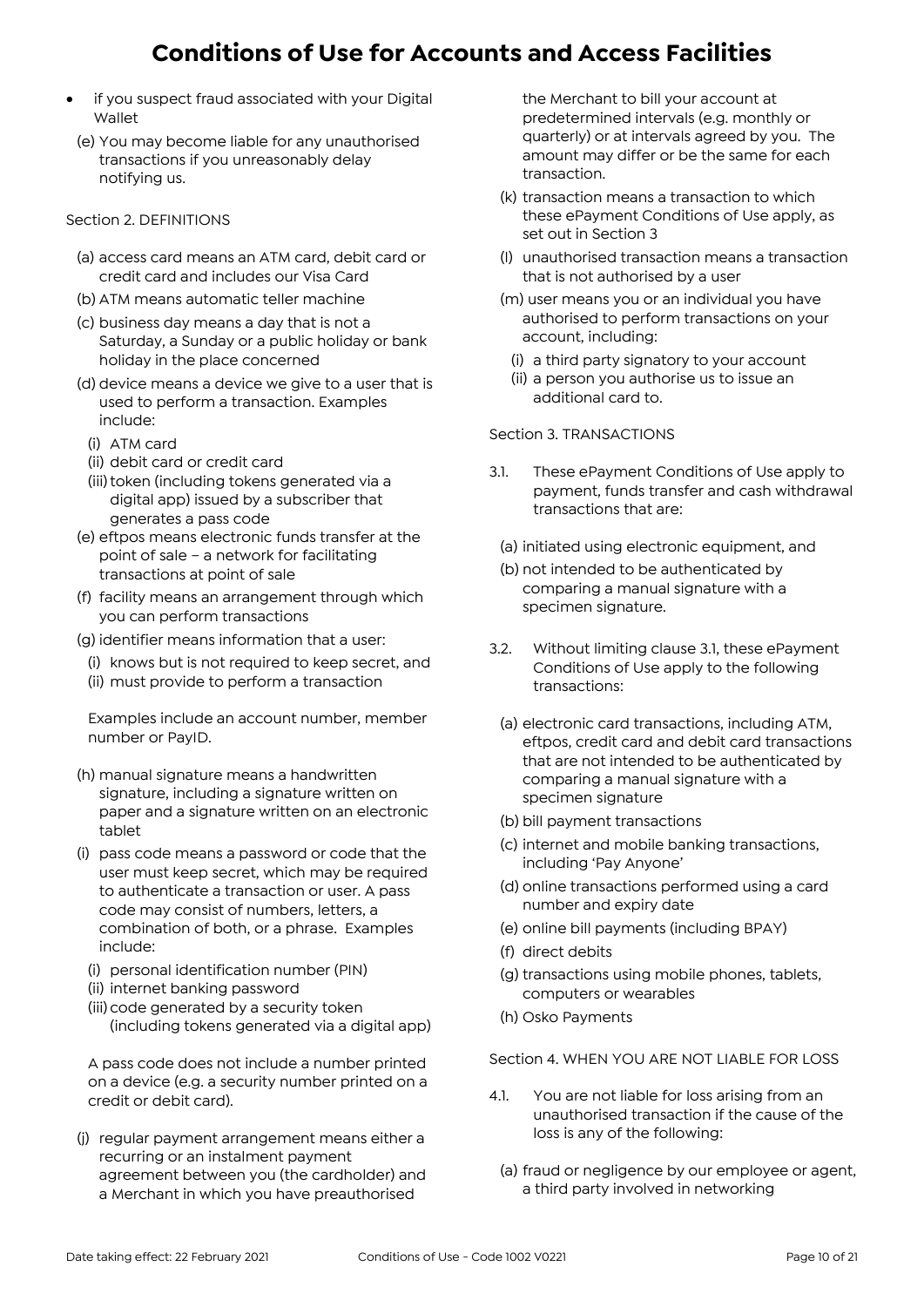arrangements, or a merchant or their employee or agent

- (b) a device, identifier or pass code which is forged, faulty, expired or cancelled
- (c) a transaction requiring the use of a device and/or pass code that occurred before the user received the device and/or pass code (including a reissued device and/or pass code)
- (d) a transaction being incorrectly debited more than once to the same facility
- (e) an unauthorised transaction performed after we have been informed that a device has been misused, lost or stolen, or the security of a pass code has been breached.
- 4.2. You are not liable for loss arising from an unauthorised transaction that can be made using an identifier without a pass code or device. Where a transaction can be made using a device, or a device and an identifier, but does not require a pass code, you are liable only if the user unreasonably delays reporting the loss or theft of the device.
- 4.3. You are not liable for loss arising from an unauthorised transaction where it is clear that a user has not contributed to the loss.
- 4.4. In a dispute about whether a user received a device or pass code:
	- (a) there is a presumption that the user did not receive it, unless we can prove that the user did receive it
	- (b) we can prove that a user received a device or pass code by obtaining an acknowledgement of receipt from the user
	- (c) we may not rely on proof of delivery to a user's correct mailing or electronic address as proof that the user received the device or pass code.

Section 5. WHEN YOU ARE LIABLE FOR LOSS

- 5.1. If Section 4 does not apply, you may only be made liable for losses arising from an unauthorised transaction in the circumstances specified in this Section 5.
- 5.2. Where we can prove on the balance of probability that a user contributed to a loss through fraud, or breaching the pass code security requirements in Section 6:
	- (a) you are liable in full for the actual losses that occur before the loss, theft or misuse of a device or breach of pass code security is reported to us
	- (b) you are not liable for the portion of losses:
- (i) incurred on any one day that exceeds any applicable daily transaction limit
- (ii) incurred in any period that exceeds any applicable periodic transaction limit
- (iii) that exceeds the balance on the facility, including any pre-arranged credit
- (iv)incurred on any facility that we and you had not agreed could be accessed using the device or identifier and/or pass code used to perform the transaction.

you are liable under clause 5.2 only if we also prove on the balance of probability that the breach of the pass code security requirements under Section 6 was more than 50% responsible for the losses, when assessed together with all the contributing causes.

- 5.3. Where:
	- (a) more than one pass code is required to perform a transaction; and
- (b) we prove that a user breached the pass code security requirements in Section 6 for one or more of the required pass codes, but not all of the required pass codes
- 5.4. You are liable for losses arising from unauthorised transactions that occur because a user contributed to losses by leaving a card in an ATM, as long as the ATM incorporates reasonable safety standards that mitigate the risk of a card being left in the ATM.

Note: Reasonable safety standards that mitigate the risk of a card being left in an ATM include ATMs that capture cards that are not removed after a reasonable time and ATMs that require a user to swipe and then remove a card in order to commence a transaction.

- 5.5. Where we can prove, on the balance of probability, that a user contributed to losses resulting from an unauthorised transaction by unreasonably delaying reporting the misuse, loss or theft of a device, or that the security of all pass codes has been breached, you:
	- (a) are liable for the actual losses that occur between:
		- (i) when the user became aware of the security compromise, or should reasonably have become aware in the case of a lost or stolen device, and
		- (ii) when the security compromise was reported to us
	- (b) are not liable for any portion of the losses: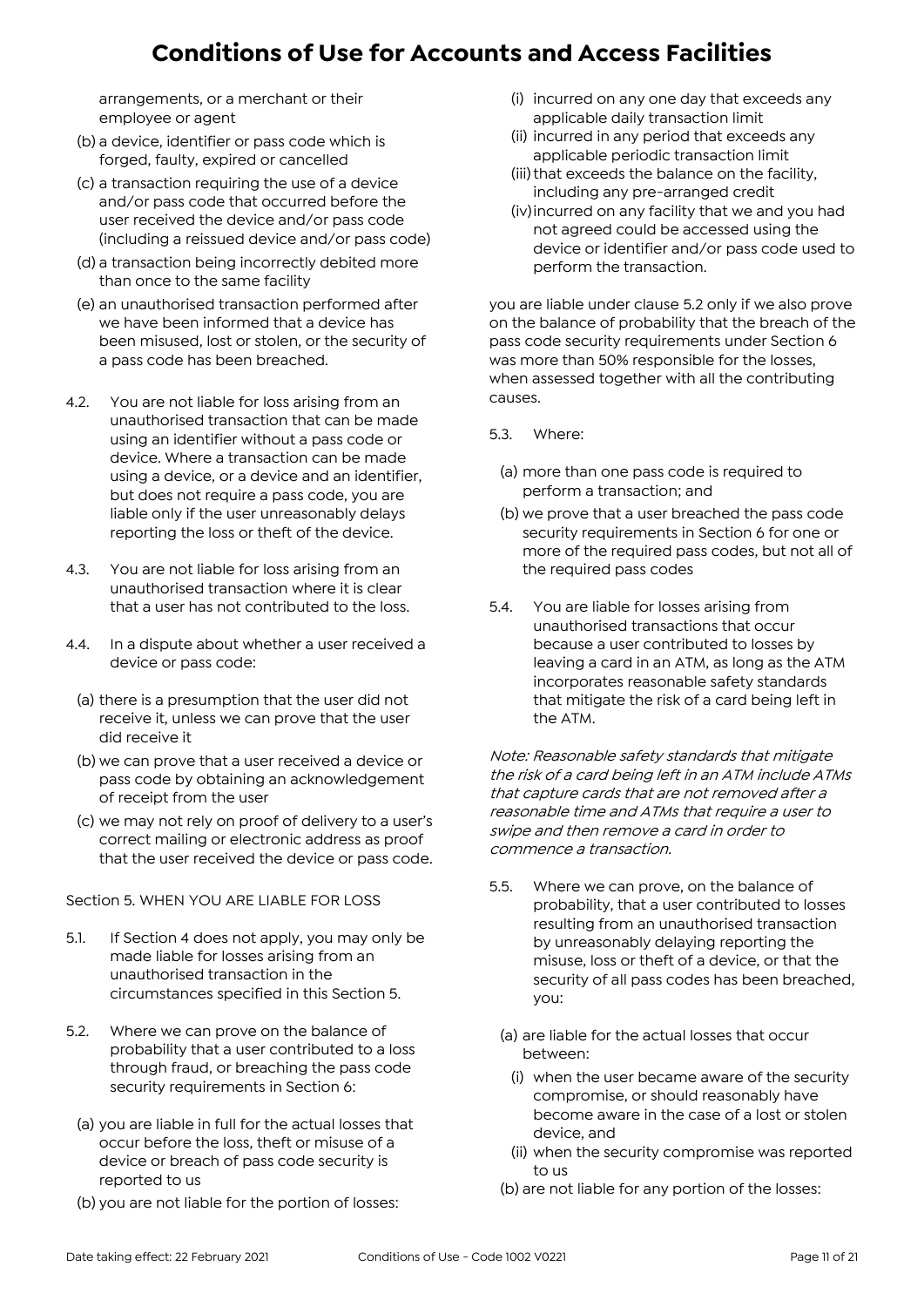- (i) incurred on any one day that exceeds any applicable daily transaction limit
- (ii) incurred in any period that exceeds any applicable periodic transaction limit
- (iii) that exceeds the balance on the facility, including any pre-arranged credit
- (iv)incurred on any facility that we and you had not agreed could be accessed using the device and/or pass code used to perform the transaction.

Note: You may be liable under clause 5.5 if you were the user who contributed to the loss, or if a different user contributed to the loss.

- 5.6. Where a pass code was required to perform an unauthorised transaction, and clauses 5.2- 5.5 do not apply, you are liable for the least of:
	- (a) \$150, or a lower figure determined by us
	- (b) the balance of the facility or facilities which we and you have agreed can be accessed using the device and/or pass code, including any prearranged credit
	- (c) the actual loss at the time that the misuse, loss or theft of a device or breach of pass code security is reported to us, excluding that portion of the losses incurred on any one day which exceeds any relevant daily transaction or other periodic transaction limit.
- 5.7. In deciding whether on the balance of probabilities we have proved that a user has contributed to losses under clauses 5.2 and 5.5:
	- (a) we must consider all reasonable evidence, including all reasonable explanations for the transaction occurring
	- (b) the fact that a facility has been accessed with the correct device and/or pass code, while significant, does not, of itself, constitute proof on the balance of probability that a user contributed to losses through fraud or a breach of the pass code security requirements in Section 6
	- (c) the use or security of any information required to perform a transaction that is not required to be kept secret by users (for example, the number and expiry date of a device) is not relevant to a user's liability.
- 5.8. If a user reports an unauthorised transaction on a credit card account, debit card account or charge card account we will not hold you liable for losses under Section 5 for an amount greater than your liability if we exercised any rights we had under the rules

of the card scheme at the time the report was made, against other parties to the scheme (for example, chargeback rights).

This clause does not require us to exercise any rights we may have under the rules of the card scheme. However, we cannot hold you liable under this clause for a greater amount than would apply if we had exercised those rights.

Section 6. PASS CODE SECURITY REQUIREMENTS

- 6.1. Section 6 applies where one or more pass codes are needed to perform a transaction.
- 6.2. A user must not:
	- (a) voluntarily disclose one or more pass codes to anyone, including a family member or friend
	- (b) where a device is also needed to perform a transaction, write or record pass code(s) on a device, or keep a record of the pass code(s) on anything:
		- (i) carried with a device
		- (ii) liable to loss or theft simultaneously with a device

unless the user makes a reasonable attempt to protect the security of the pass code

- (c) where a device is not needed to perform a transaction, keep a written record of all pass codes required to perform transactions on one or more articles liable to be lost or stolen simultaneously, without making a reasonable attempt to protect the security of the pass code(s).
- 6.3. For the purpose of clauses 6.2(b)–6.2(c), a reasonable attempt to protect the security of a pass code record includes making any reasonable attempt to disguise the pass code within the record, or prevent unauthorised access to the pass code record, including by:
	- (a) hiding or disguising the pass code record among other records
	- (b) hiding or disguising the pass code record in a place where a pass code record would not be expected to be found
	- (c) keeping a record of the pass code in a securely locked container
- (d) preventing unauthorised access to an electronically stored record of the pass code record.

This list is not exhaustive.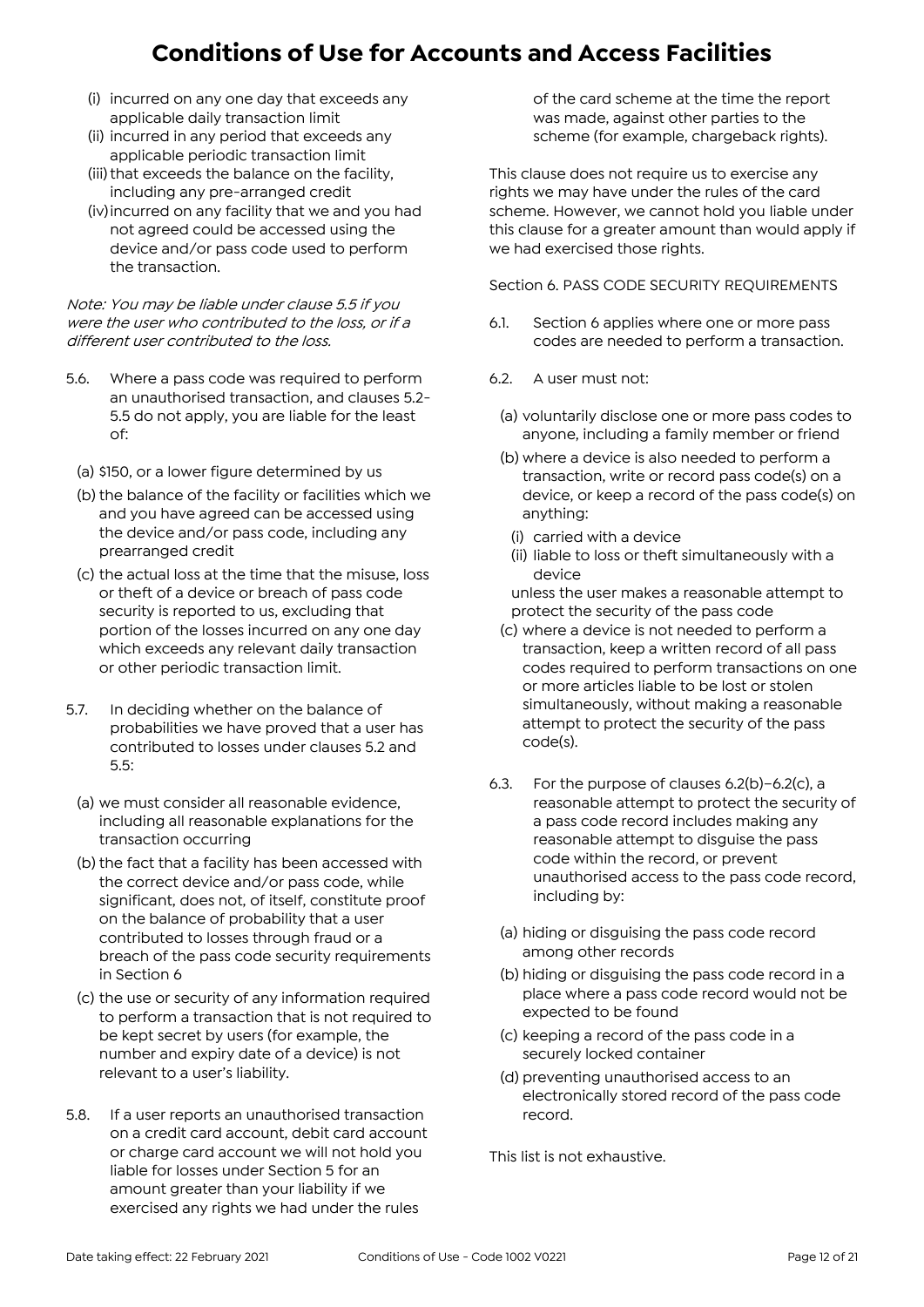6.4. A user must not act with extreme carelessness in failing to protect the security of all pass codes where extreme carelessness means a degree of carelessness that greatly exceeds what would normally be considered careless behaviour.

Note 1: An example of extreme carelessness is storing a user name and pass code for internet banking in a diary, mobile device or computer that is not password protected under the heading 'Internet banking codes'.

Note 2: For the obligations applying to the selection of a pass code by a user, see clause 6.5.

- 6.5. A user must not select a numeric pass code that represents their birth date, or an alphabetical pass code that is a recognisable part of their name, if we have:
	- (a) specifically instructed the user not to do so
	- (b) warned the user of the consequences of doing so.
- 6.6. The onus is on us to prove, on the balance of probability that we have complied with clause 6.5.
- 6.7. Where we expressly authorise particular conduct by a user, either generally or subject to conditions, a user who engages in the conduct, complying with any conditions, does not breach the pass code security requirements in Section 6.
- 6.8. Where we expressly or implicitly promote, endorse or authorise the use of a service for accessing a facility (for example, by hosting an access service on our electronic address), a user who discloses, records or stores a pass code that is required or recommended for the purpose of using the service does not breach the pass code security requirements in Section 6.

Section 7. LIABILITY FOR LOSS CAUSED BY SYSTEM OR EQUIPMENT MALFUNCTION

- 7.1. You are not liable for loss caused by the failure of a system or equipment provided by any party to a shared electronic network to complete a transaction accepted by the system or equipment in accordance with a user's instructions.
- 7.2. Where a user should reasonably have been aware that a system or equipment provided by any party to a shared electronic network

was unavailable or malfunctioning, our liability is limited to:

- (a) correcting any errors
- (b) refunding any fees or charges imposed on the user

Section 8. NETWORK ARRANGEMENTS

- 8.1. We must not avoid any obligation owed to you on the basis that:
	- (a) we are a party to a shared electronic payments network
	- (b) another party to the network caused the failure to meet the obligation.
- 8.2. We must not require you to:
	- (a) raise a complaint or dispute about the processing of a transaction with any other party to a shared electronic payments network
	- (b) have a complaint or dispute investigated by any other party to a shared electronic payments network.

Section 9. MISTAKEN INTERNET PAYMENTS

- 9.1. In this Section 9:
	- (a) direct entry means a direct debit or direct credit
	- (b) mistaken internet payment means a payment by a user through a 'Pay Anyone' internet or mobile banking facility and processed by an ADI through direct entry where funds are paid into the account of an unintended recipient because the user enters or selects a Bank/State/Branch (BSB) number and/or identifier (including PayID) that does not belong to the named and/or intended recipient as a result of:
		- (i) the user's error, or
		- (ii) the user being advised of the wrong BSB number and/or identifier.

This does not include payments made using BPAY.

- (c) receiving ADI means an ADI whose customer has received an internet payment
- (d) unintended recipient means the recipient of funds as a result of a mistaken internet payment
- 9.2. When you report a mistaken internet payment, we must investigate whether a mistaken internet payment has occurred.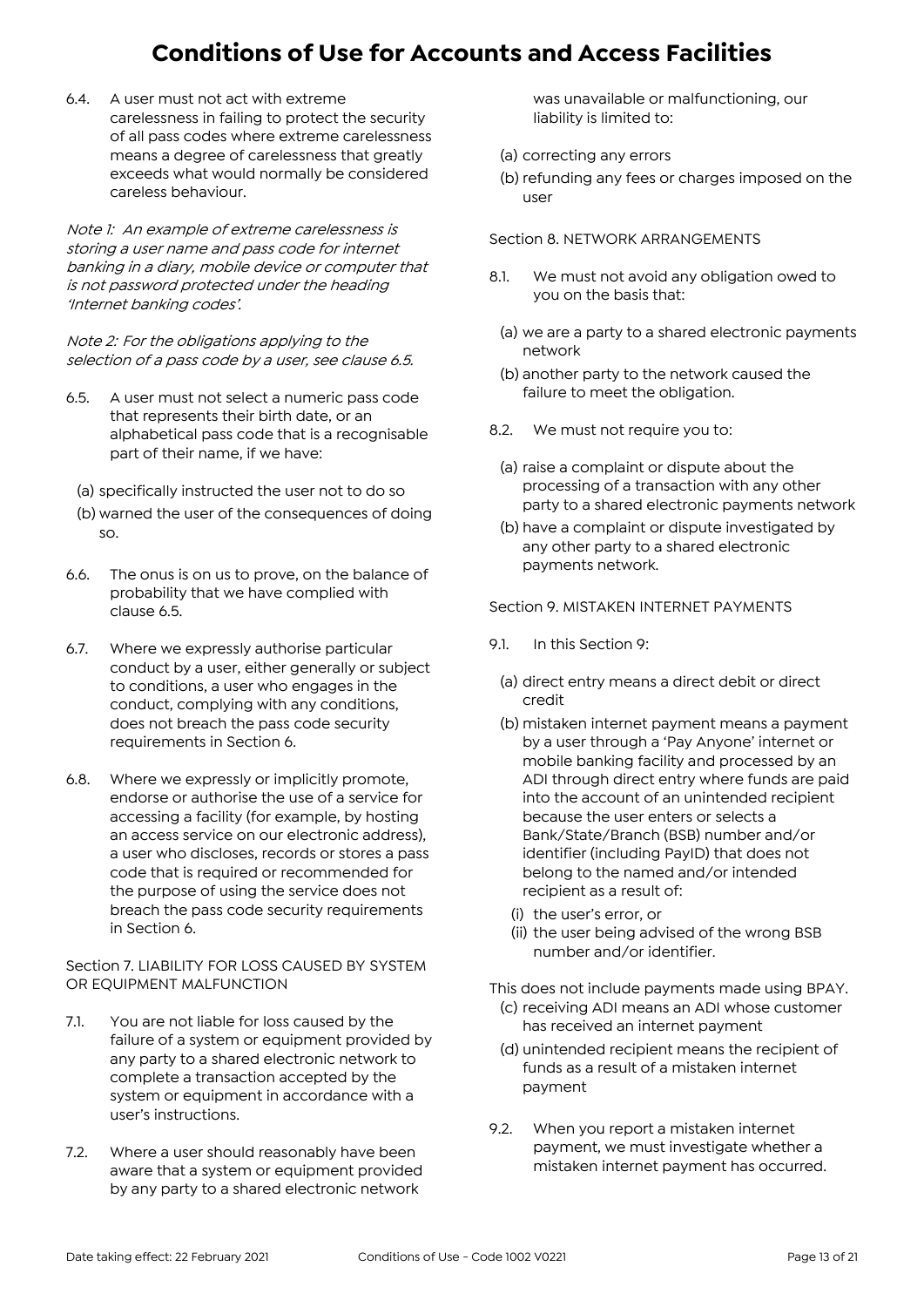9.3. If we are satisfied that a mistaken internet payment has occurred, we must send the receiving ADI a request for the return of the funds

Note: Under the ePayments Code, the receiving ADI must within 5 business days:

- (i) acknowledge the request by the sending ADI for the return of funds, and
- (ii) advise the sending ADI whether there are sufficient funds in the account of the unintended recipient to cover the mistaken internet payment.
- 9.4. If we are not satisfied that a mistaken internet payment has occurred, we will not take any further action.
- 9.5. We must inform you of the outcome of the reported mistaken internet payment in writing and within 30 business days of the day on which the report is made.
- 9.6. You may complain to us about how the report is dealt with, including that we and/or the receiving ADI:
	- (a) are not satisfied that a mistaken internet payment has occurred
	- (b) have not complied with the processes and timeframes set out in clauses 9.2-9.5, or as described in the box below.
- 9.7. When we receive a complaint under clause 9.6 we must:
	- (a) deal with the complaint under our internal dispute resolution procedures
	- (b) not require you to complain to the receiving ADI.
- 9.8. If you are not satisfied with the outcome of a complaint, you are able to complain to our external dispute resolution scheme provider.

Note: If we are unable to return funds to you because the unintended recipient of a mistaken internet payment does not cooperate, you can complain to our external dispute resolution scheme provider.

Information about a receiving ADI's obligations after we request return of funds

The information set out in this box is to explain the process for retrieving mistaken payments under the ePayments Code, setting out what the processes are, and what you are entitled to do.

This information does not give you any contractual entitlement to recover the mistaken payment from us or to recover the mistaken payment from the receiving ADI.

Process where funds are available & report is made within 10 business days

- If satisfied that a mistaken internet payment has occurred, the receiving ADI must return the funds to the sending ADI, within 5 business days of receiving the request from the sending ADI if practicable or such longer period as is reasonably necessary, up to a maximum of 10 business days.
- If not satisfied that a mistaken internet payment has occurred, the receiving ADI may seek the consent of the unintended recipient to return the funds to the holder.
- The sending ADI must return the funds to the holder as soon as practicable.

Process where funds are available & report is made between 10 business days & 7 months

- The receiving ADI must complete its investigation into the reported mistaken payment within 10 business days of receiving the request.
- If satisfied that a mistaken internet payment has occurred, the receiving ADI must:
- a. prevent the unintended recipient from withdrawing the funds for 10 further business days, and
- b. notify the unintended recipient that it will withdraw the funds from their account, if the unintended recipient does not establish that they are entitled to the funds within 10 business days commencing on the day the unintended recipient was prevented from withdrawing the funds.
- If the unintended recipient does not, within 10 business days, establish that they are entitled to the funds, the receiving ADI must return the funds to the sending ADI within 2 business days after the expiry of the 10 business day period, during which the unintended recipient is prevented from withdrawing the funds from their account.
- If the receiving ADI is not satisfied that a mistaken internet payment has occurred, it may seek the consent of the unintended recipient to return the funds to the holder.
- The sending ADI must return the funds to the holder as soon as practicable.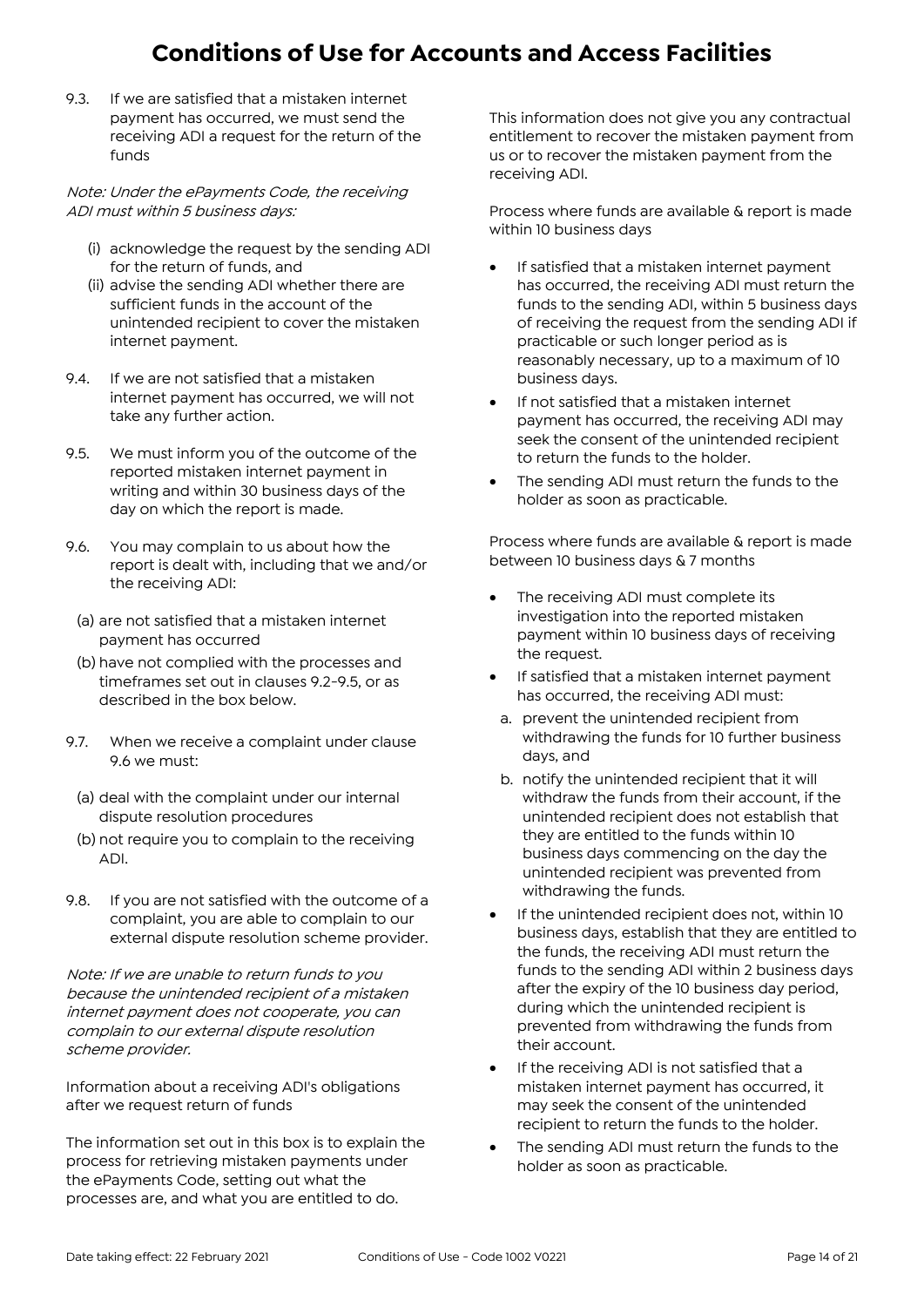Process where funds are available and report is made after 7 months

- **•** If the receiving ADI is satisfied that a mistaken internet payment has occurred, it must seek the consent of the unintended recipient to return the funds to the user.
- If not satisfied that a mistaken internet payment has occurred, the receiving ADI may seek the consent of the unintended recipient to return the funds to the holder.
- If the unintended recipient consents to the return of the funds:
- a. the receiving ADI must return the funds to the sending ADI, and
- b. the sending ADI must return the funds to the holder as soon as practicable.

Process where funds are not available

 Where the sending ADI and the receiving ADI are satisfied that a mistaken internet payment has occurred, but there are not sufficient credit funds available in the account of the unintended recipient to the full value of the mistaken internet payment, the receiving ADI must use reasonable endeavours to retrieve the funds from the unintended recipient for return to the holder (for example, by facilitating repayment of the funds by the unintended recipient by instalments).

Section 10. USING MOBILE BANKING AND INTERNET BANKING

- 10.1. We do not warrant that:
	- (a) the information available to you about your accounts through our mobile banking (including Easy App) or internet banking services is always up to date;
	- (b) you will have 24 hours a day, 7 days per week, access to mobile banking or internet banking.
	- (c) data you transmit via mobile banking or internet banking is totally secure.

Section 11. HOW TO REPORT LOSS, THEFT OR UNAUTHORISED USE OF YOUR ACCESS CARD OR PASS CODE

11.1. If you believe your access card has been misused, lost or stolen or the pass code has become known to someone else, you must immediately contact us during business hours or the access card HOTLINE at any time.

Please refer to the How to Contact Us section for our contact details.

- 11.2. The access card HOTLINE is available 24 hours a day, 7 days a week.
- 11.3. If the access card HOTLINE is not operating when you attempt notification, nevertheless, you must report the loss, theft or unauthorised use to us as soon as possible during business hours. We will be liable for any losses arising because the access card HOTLINE is not operating at the time of attempted notification, provided you report the loss, theft or unauthorised use to us as soon as possible during business hours.
- 11.4. If the loss, theft or misuse, occurs OUTSIDE AUSTRALIA you must notify an organisation displaying the VISA sign and also then confirm the loss, theft or misuse of the card:
	- (a) with us by telephone, email or priority paid mail as soon as possible; or
	- (b) by telephoning the VISA Card Hotline number for the country you are in.

#### VISA CARD HOTLINE

Australia Wide Toll Free 1800 648 027 Overseas +61 2 9959 7480

#### Section 12. HOW TO REPORT UNAUTHORISED USE OF INTERNET BANKING

12.1. If you believe that your pass codes for mobile or internet banking transactions have been misused, lost or stolen, or, where relevant, your pass code has become known to someone else, you must contact us immediately.

Please refer to the How to Contact Us section for our contact details

12.2. If you believe an unauthorised transaction has been made and your access method uses a pass code, you should change that pass code.

#### Section 13. USING THE ACCESS CARD

- 13.1. You agree to sign the access card immediately upon receiving it and before using it as a means of preventing fraudulent or unauthorised use of access card. You must ensure that any other cardholder you authorise also signs their access card immediately upon receiving it and before using it.
- 13.2. We will advise you from time to time: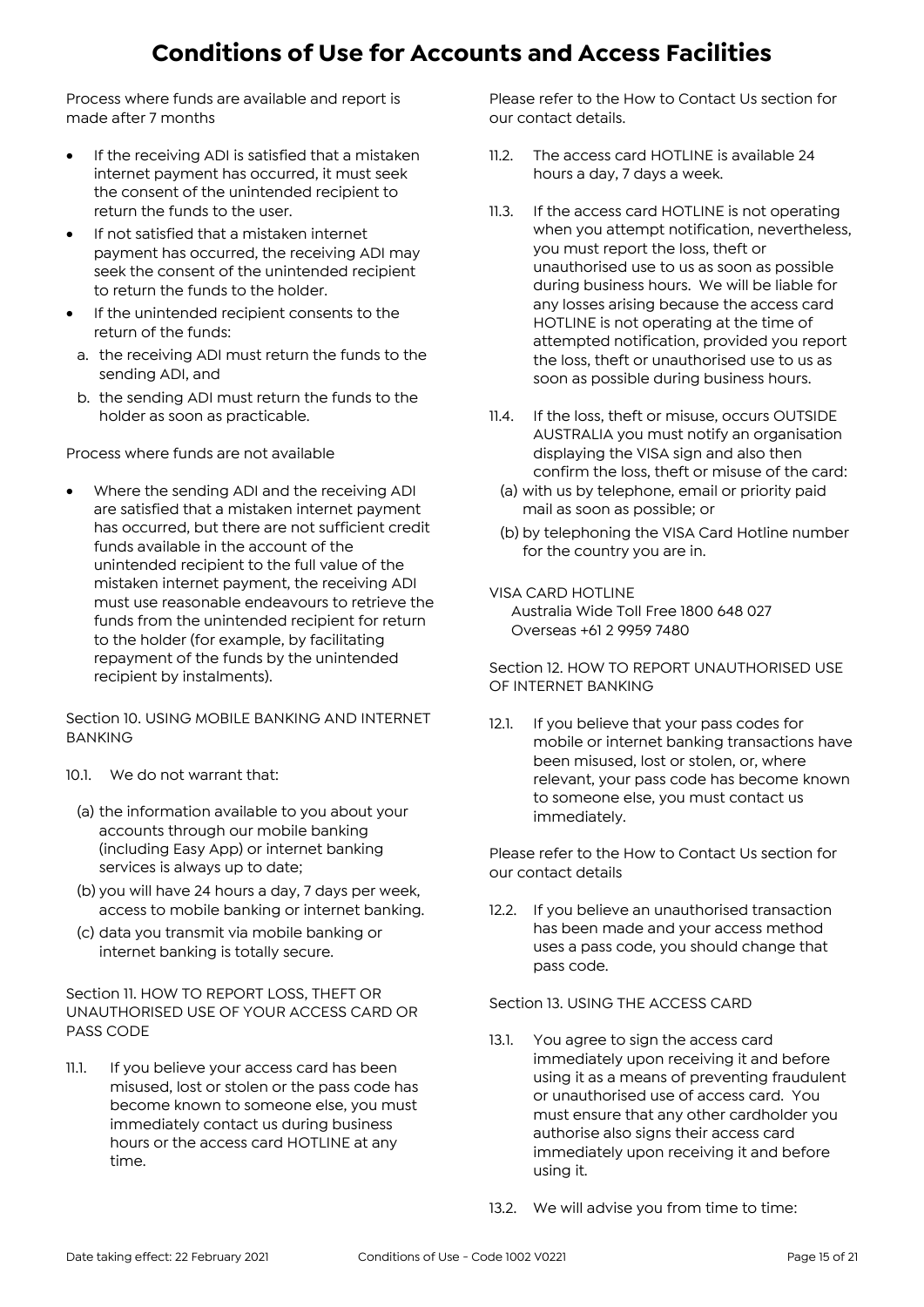- (a) what transactions may be performed using access card;
- (b) what ATMs of other financial institutions may be used; and
- (c) what the daily cash withdrawal limits are.
- 13.3. You may only use your access card to perform transactions on those accounts we permit. We will advise you of the accounts which you may use your access card to access.
- 13.4. The access card always remains our property.

Section 14. USING VISA CARD OUTSIDE AUSTRALIA

- 14.1. All transactions made in a foreign currency on the Visa Card will be converted into Australian currency by Visa Worldwide, and calculated at a wholesale market rate selected by Visa from within a range of wholesale rates or the government mandated rate that is in effect one day prior to the Central Processing Date (that is, the date on which Visa processes the transaction).
- 14.2. All transactions made in a foreign currency on the Visa Card are subject to a conversion fee. Please refer to the Fees & Charges schedules for the current conversion fee.
- 14.3. Some overseas merchants and electronic terminals charge a surcharge for making a transaction using your Visa card. Once you have confirmed that transaction you will not be able to dispute the surcharge. The surcharge may appear on your statement as part of the purchase price.
- 14.4. Some overseas merchants and electronic terminals allow the cardholder the option to convert the value of the Transaction into Australian dollars at the point of sale, also known as Dynamic Currency Conversion. Once you have confirmed the transaction you will not be able to dispute the exchange rate applied.

Section 15. ADDITIONAL ACCESS CARD

- 15.1. You may authorise us, if we agree, to issue an additional access card to an additional cardholder provided this person is over the age of 18 (unless we agree to a younger age).
- 15.2. You will be liable for all transactions carried out by this cardholder.
- 15.3. We will give each additional cardholder a separate pass code.
- 15.4. You must ensure that any additional cardholders protect their access card and pass code in the same way as these ePayment Conditions of Use require you to protect access card and pass code.
- 15.5. To cancel the additional access card you must notify us in writing. However, this cancellation may not be effective until the additional access card is returned to us or you have taken all reasonable steps to have the additional access card returned to us.
- 15.6. You will not be liable for the continued use of the additional access card from the date that you have:
	- (a) notified us that you want it cancelled; and
	- (b) taken all reasonable steps to have the additional access card returned to us.

Please note that if you are unable to return the additional access card to us, we may require you to make a written statement describing the steps you have taken to return the card.

Section 16. USE AFTER CANCELLATION OR EXPIRY OF ACCESS CARD

- 16.1. You must not use your access card:
- (a) before the valid date or after the expiration date shown on the face of access card; or
- (b) after the access card has been cancelled.
- 16.2. You will continue to be liable to reimburse us for any indebtedness incurred through such use whether or not you have closed your account.

Section 17. EXCLUSIONS OF ACCESS CARD WARRANTIES AND REPRESENTATIONS

- 17.1. We do not warrant that merchants or ATMs displaying access card signs or promotional material will accept the access card.
- 17.2. We do not accept any responsibility should a merchant, bank or other institution displaying access card signs or promotional material, refuse to accept or honour the access card.
- 17.3. We are not responsible for any defects in the goods and services you acquire through the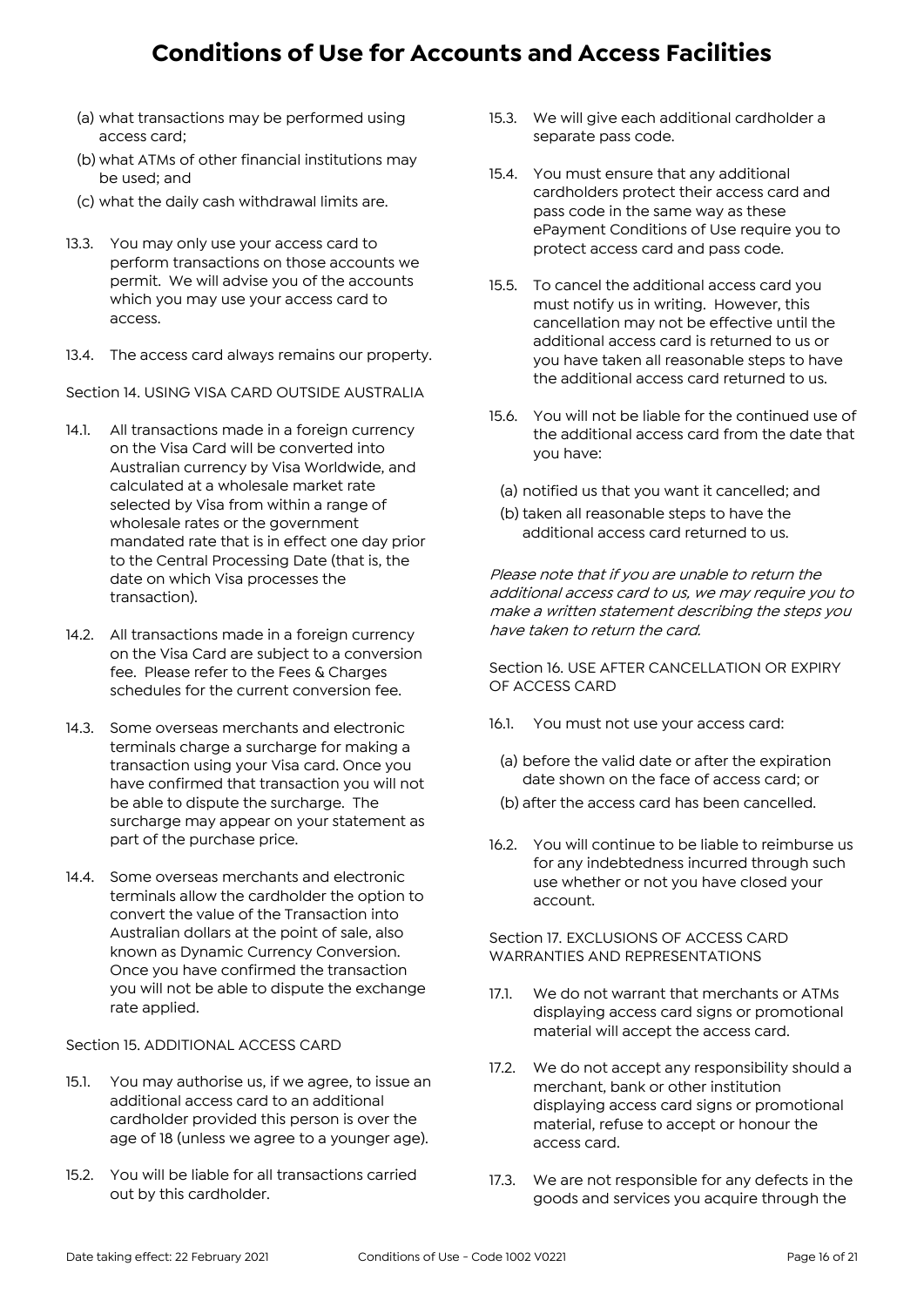use of the Visa Card. You acknowledge and accept that all complaints about these goods and services must be addressed to the supplier or merchant of those goods and services.

Section 18. CANCELLATION OF ACCESS CARD OR OF ACCESS TO REMOTE BANKING SERVICES, BPAY OR OSKO

- 18.1. You may cancel your access card, your access to mobile banking, mobile app banking, internet banking, BPAY or Osko at any time by giving us written or verbal notice.
- 18.2. We may immediately cancel or suspend your access card or your access to mobile banking, mobile app banking, internet banking, BPAY or Osko at any time:
	- (a) for security reasons
	- (b) if you breach these Conditions of Use
	- (c) if we suspect or confirm that you, or someone acting on your behalf, is being fraudulent
	- (d) we suspect that you are using Osko in a manner that is likely to affect our ability to continue providing Osko to you or our other customers
	- (e) if we cease to be a participant in Osko.
	- (f) in the case of access card, we may cancel the access card by capture of the access card at any ATM.
- 18.3. We may cancel your access card or your access to mobile banking, internet banking, BPAY or Osko for any other reason not listed in section 18.2 by giving you 30 days' notice. The notice does not have to specify the reasons for cancellation.
- 18.4. In the case of the access card, you will be liable for any transactions you make using your access card before the access card is cancelled but which are not posted to your account until after cancellation of access card.
- 18.5. In the case of mobile banking, internet banking, BPAY or Osko, if, despite the cancellation of your access to mobile banking, internet banking, BPAY or Osko, you carry out a transaction using the relevant access method, you will remain liable for that transaction.
- 18.6. Your access card or your access to mobile banking, internet banking, BPAY or Osko will be terminated when:
- (a) we notify you that we have cancelled your access card or your access method to the account with us;
- (b) you close the last of your accounts with us to which the access card applies or which has mobile banking, internet banking, BPAY or Osko access;
- (c) you cease to be our customer; or
- (d) you alter the authorities governing the use of your account or accounts to which the access card applies or which has mobile banking, internet banking, BPAY or Osko access (unless we agree otherwise).
- 18.7. In the case of access cards, we may demand the return or destruction of any cancelled access card.

Section 19. REGULAR PAYMENT ARRANGEMENTS

- 19.1 You should maintain a record of any regular payment arrangement that you have entered into with a Merchant.
- 19.2 To change or cancel any regular payment arrangement you should contact the Merchant or us at least 15 days prior to the next scheduled payment. If possible you should retain a copy of this change/cancellation request.
- 19.3 Should your card details be changed (for example if your Visa Card was lost, stolen or expired and has been replaced) then you must request the Merchant to change the details of your existing regular payment arrangement to ensure payments under that arrangement continue. If you fail to do so your regular payment arrangement may not be honoured, or the Merchant may stop providing the goods and/or services.
- 19.4 Should your Visa Card or your accounts with us be closed for any reason, you should immediately contact the Merchant to change or cancel your regular payment arrangement, as the Merchant may stop providing the goods and/or services.

#### Section 20. USING BPAY®

- 20.1. You can use BPAY® to pay bills bearing the BPAY® logo from those accounts that have the BPAY® facility.
- 20.2. When you tell us to make a BPAY® payment you must tell us the biller's code number (found on your bill), your Customer Reference Number (e.g. your account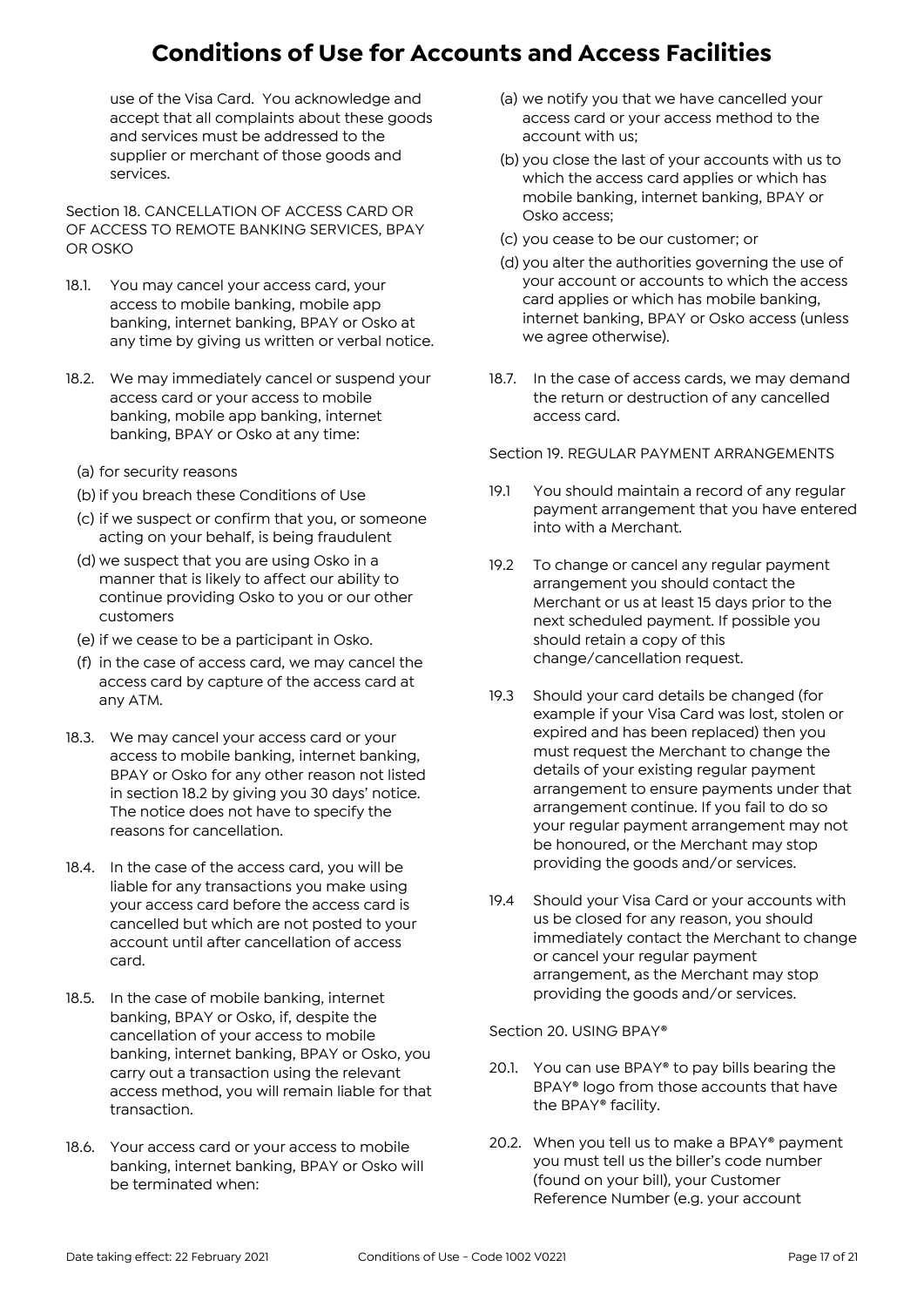number with the biller), the amount to be paid and the account from which the amount is to be paid.

20.3. We cannot effect your BPAY® instructions if you do not give us all the specified information or if you give us inaccurate information.

Please note that, legally, the receipt by a biller of a mistaken or erroneous payment does not necessarily discharge, wholly or in part, the underlying debt you owe that biller.

Section 21. PROCESSING BPAY® PAYMENTS

- 21.1. We will attempt to make sure that your BPAY® payments are processed promptly by participants in BPAY® , and you must tell us promptly if:
	- (a) you become aware of any delays or mistakes in processing your BPAY<sup>®</sup> payment;
	- (b) you did not authorise a BPAY payment that has been made from your account; or
	- (c) you think that you have been fraudulently induced to make a BPAY<sup>®</sup> payment.

Please keep a record of the BPAY receipt numbers on the relevant bills.

- 21.2. A BPAY<sup>®</sup> payment instruction is irrevocable.
- 21.3. Except for future-dated payments you cannot stop a BPAY® payment once you have instructed us to make it and we cannot reverse it.
- 21.4. We will treat your BPAY<sup>®</sup> payment instruction as valid if, when you give it to us, you use the correct access method.
- 21.5. You should notify us immediately if you think that you have made a mistake (except for a mistake as to the amount you meant to pay).

Please note that you must provide us with written consent addressed to the biller who received that BPAY ® payment. If you do not give us that consent, the biller may not be permitted under law to disclose to us the information we need to investigate or rectify that BPAY® payment.

- 21.6. A BPAY® payment is treated as received by the biller to whom it is directed:
	- (a) on the date you direct us to make it, if we receive your direction by the cut off time on a banking business day, that is, a day in Sydney or Melbourne when banks can effect

settlements through the Reserve Bank of Australia; and

- (b) otherwise, on the next banking business day after you direct us to make it.
- (c) Please note that the BPAY® payment may take longer to be credited to a biller if you tell us to make it on a Saturday, Sunday or a public holiday or if another participant in BPAY® does not process a BPAY® payment as soon as they receive its details.
- 21.7. Notwithstanding this, a delay may occur processing a BPAY® payment if:
	- (a) there is a public or bank holiday on the day after you instruct us to make the BPAY® payment;
	- (b) you tell us to make a BPAY® payment on a day which is not a banking business day or after the cut off time on a banking business day; or
	- (c) a biller, or another financial institution participating in BPAY®, does not comply with its BPAY® obligations.
- 21.8. If we are advised that your payment cannot be processed by a biller, we will:
	- (a) advise you of this;
	- (b) credit your account with the amount of the BPAY® payment; and
	- (c) take all reasonable steps to assist you in making the BPAY® payment as quickly as possible.
- 21.9. You must be careful to ensure you tell us the correct amount you wish to pay. If you make a BPAY® payment and later discover that:
	- (a) the amount you paid was greater than the amount you needed to pay you must contact the biller to obtain a refund of the excess; or
- (b) the amount you paid was less than the amount you needed to pay you can make another BPAY payment for the difference between the amount you actually paid and the amount you needed to pay.
- 21.10. If you are responsible for a mistaken BPAY payment and we cannot recover the amount from the person who received it within 20 banking business days of us attempting to do so, you will be liable for that payment.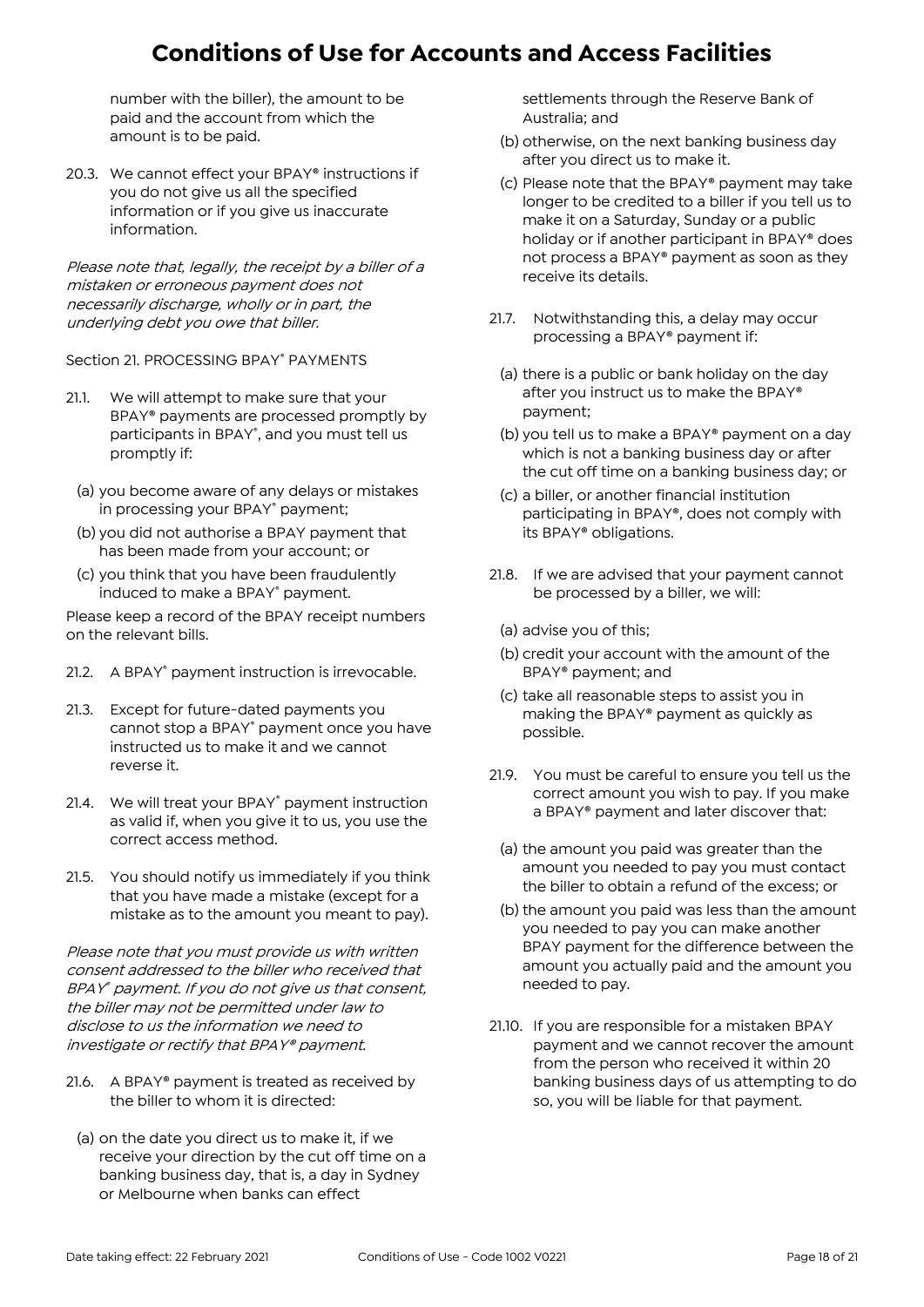Section 22. FUTURE-DATED BPAY® PAYMENTS

You may arrange BPAY® payments up to 60 days in advance of the time for payment. If you use this option you should be aware of the following:

- (a) you are responsible for maintaining, in the account to be drawn on, sufficient cleared funds to cover all future-dated BPAY® payments (and any other drawings) on the day(s) you have nominated for payment or, if the account is a credit facility, there must be sufficient available credit for that purpose;
- (b) if there are insufficient cleared funds or, as relevant, insufficient available credit, the BPAY® payment will not be made and you may be charged a dishonour fee. If attempts to make the payment on multiple days fail due to insufficient cleared funds or, as relevant, insufficient available credit, the future-dated BPAY® payment arrangement may be cancelled by us, requiring you to arrange the payments again;
- (c)you are responsible for checking your account transaction details or account statement to ensure the future-dated payment is made correctly;
- (d) you should contact us if there are any problems with your future-dated payment;
- (e) you must contact us if you wish to cancel a future-dated payment after you have given the direction but before the date for payment. You cannot stop the BPAY® payment on or after that date.

Section 23. CONSEQUENTIAL DAMAGE FOR BPAY® PAYMENTS

- 23.1. This clause does not apply to the extent that it is inconsistent with or contrary to any applicable law or code of practice to which we have subscribed. If those laws would make this clause illegal, void or unenforceable or impose an obligation or liability which is prohibited by those laws or that code, this clause is to be read as if it were varied to the extent necessary to comply with those laws or that code or, if necessary, omitted.
- 23.2. We are not liable for any consequential loss or damage you suffer as a result of using BPAY®, other than loss due to our negligence or in relation to any breach of a condition or warranty implied by the law of contracts for the supply of goods and services which may not be excluded, restricted or modified at all, or only to a limited extent.

Section 24. USING OSKO

- 24.1. You can use Osko<sup>®</sup> to make payments from those accounts that have the Osko facility.
	- (a) make an Osko payment
	- (b) make scheduled and recurring Osko payments
	- (c) receive payment reminders
	- (d) pay bills bearing the Osko logo from those accounts that have the Osko facility.
- 24.2. When you tell us to make an Osko payment you must tell us the payee's PayID or the details of the payee's account, the amount to be paid and the account from which the amount is to be paid.
- 24.3. We cannot effect your Osko instructions if you do not give us all the specified information or if you give us inaccurate information.

Section 25. PROCESSING OSKO PAYMENTS

- 25.1. We will attempt to make sure that your Osko payments are processed promptly by participants in Osko, and you must tell us promptly if:
	- (a) you become aware of any delays or mistakes in processing your Osko payment;
	- (b) you did not authorise an Osko payment that has been made from your account; or
	- (c) you think that you have been fraudulently induced to make an Osko payment.

We may delay processing where we identify unusual or suspicious transactions, until we are able to confirm with you that they are genuine.

- 25.2. An Osko payment instruction is irrevocable.
- 25.3. Except for scheduled and recurring Osko payments, you cannot stop an Osko payment once you have instructed us to make it and we cannot reverse it.
- 25.4. We will treat your Osko payment instruction as valid if, when you give it to us, you use the correct access method.
- 25.5. You should notify us immediately if you think that you have made a mistake (except for a mistake as to the amount you meant to pay).
- 25.6. If we are advised that your payment cannot be processed by a recipient, we will:
- (a) advise you of this;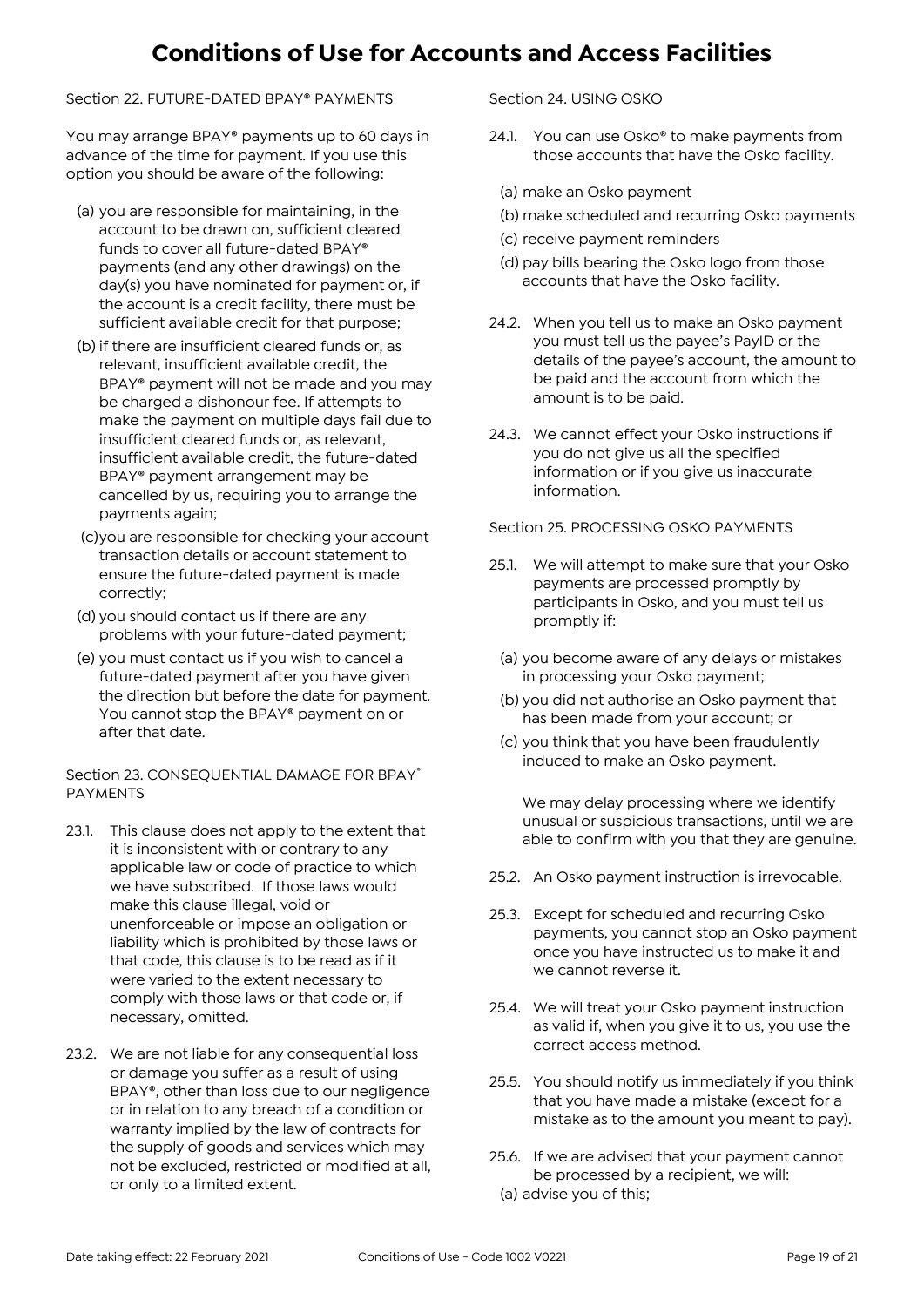- (b) credit your account with the amount of the Osko payment; and
- (c) take all reasonable steps to assist you in making the Osko payment as quickly as possible.

Section 26. SCHEDULED AND RECURRING OSKO PAYMENTS

Please note that this is an optional facility depending on whether we offer it.

You may schedule Osko payments up to 60 days in advance of the time for payment and you can also schedule recurring Osko payments. If you use this option you should be aware of the following:

- (a) you are responsible for maintaining, in the account to be drawn on, sufficient cleared funds to cover all scheduled and recurring Osko payments (and any other drawings) on the day(s) you have nominated for payment or, if the account is a credit facility, there must be sufficient available credit for that purpose;
- (b) if there are insufficient cleared funds or, as relevant, insufficient available credit, the Osko payment will not be made and you may be charged a dishonour fee. . If attempts to make the payment on multiple days fail due to insufficient cleared funds or, as relevant, insufficient available credit, the future-dated Osko payment arrangement may be cancelled by us, requiring you to arrange the payments again;
- (c) you are responsible for checking your account transaction details or account statement to ensure that the scheduled or recurrent Osko payment is made correctly;
- (d) you should contact us if there are any problems with your scheduled or recurrent Osko payments;
- (e) you must contact us if you wish to cancel a scheduled or recurrent Osko payment after you have given the direction but before the date for payment.

Section 27. AUTHORITY TO RECOVER MISTAKEN OR MISDIRECTED PAYMENTS

Where we and the sending financial institution determine that an NPP Payment made to your Account is either a Mistaken Payment or a Misdirected Payment, we may, without your consent, and subject to complying with any other applicable Terms and Conditions, deduct from your Account, an amount up to the original amount of the Mistaken Payment or Misdirected Payment. We will notify you if this occurs.

### ABOUT THE CUSTOMER OWNED BANKING CODE OF PRACTICE

Customer owned banking delivers memberfocused, competitive services. Mutual banks, building societies and credit unions are customerowned financial institutions committed to putting their customers first.

The Customer Owned Banking Code of Practice, the code of practice for mutual banks, building societies and credit unions is an important public expression of the value we place on improving the financial wellbeing of our individual customers and their communities.

Our 10 Key Promises to you are

- 1. We will be fair and ethical in our dealings with you
- 2. We will focus on our customers
- 3. We will give you clear information about our products and services
- 4. We will be responsible lenders
- 5. We will deliver high customer service and standards
- 6. We will deal fairly with any complaints
- 7. We will recognise customers' rights as owners
- 8. We will comply with our legal and industry obligations
- 9. We will recognise our impact on the wider community
- 10. We will support and promote this Code of Practice.

You can download a copy of the Customer Owned Banking Code of Practice here: http://www.customerownedbanking.asn.au/

If you have a complaint about our compliance with the Customer Owned Banking Code of Practice you can contact:

Code Compliance Committee Mutuals

PO Box 14240 Melbourne VIC 8001 Tel: 1800 931 678 info@codecompliance.org.au www.cobccc.org.au/for-consumers/resolvingcomplaints

The Customer Owned Banking Code Compliance Committee (COBCCC) is an independent committee, established in accordance with the Code, to ensure that subscribers to the Code are meeting the standards of good practice that they